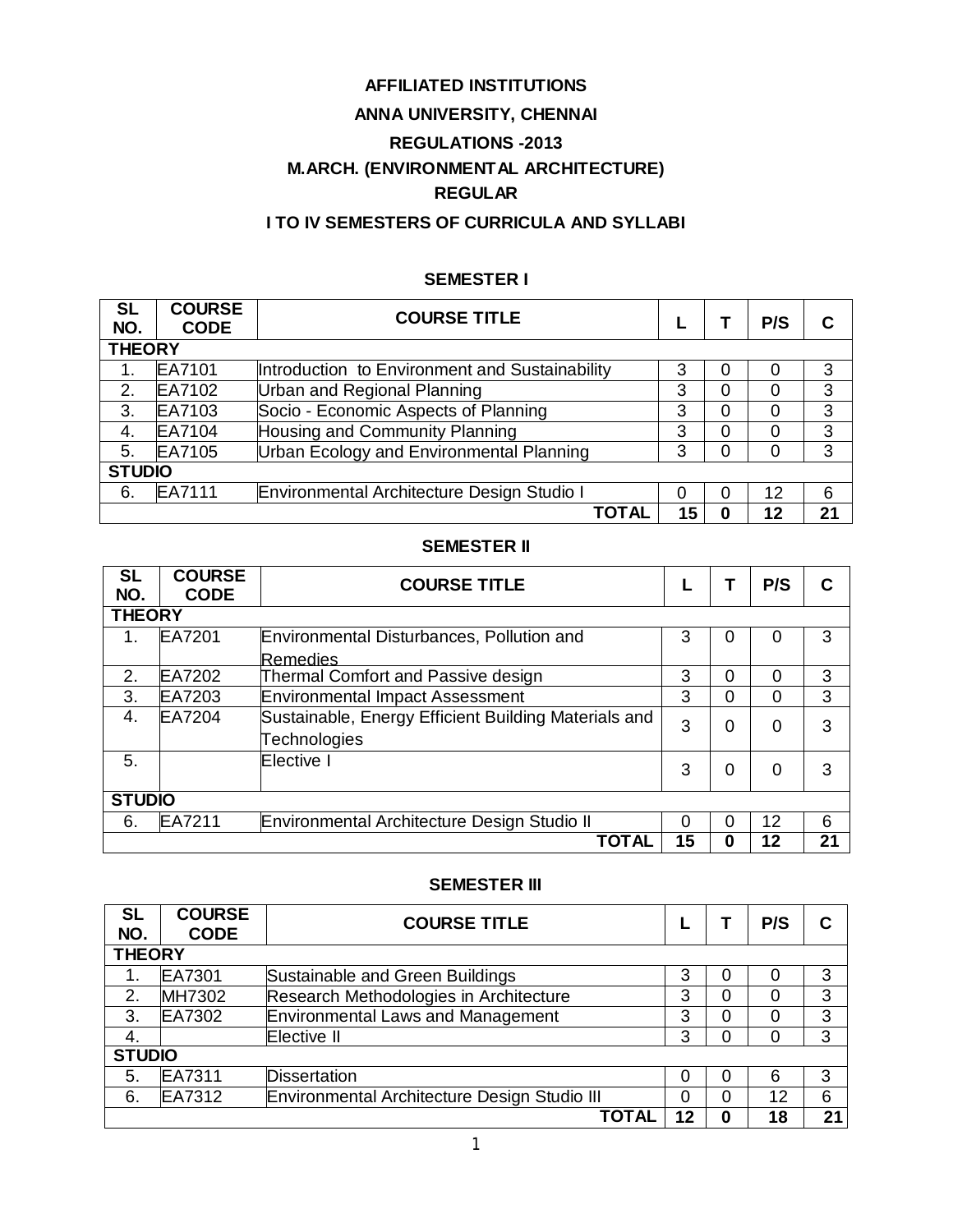#### **SEMESTER IV**

| <b>SL</b><br>NO. | <b>COURSE</b><br><b>CODE</b> | <b>COURSE TITLE</b>    | - |   | P/S | ◠  |  |  |
|------------------|------------------------------|------------------------|---|---|-----|----|--|--|
|                  | <b>STUDIO</b>                |                        |   |   |     |    |  |  |
|                  | EA7411                       | *Professional Training |   |   |     | ⌒  |  |  |
| ົ                | EA7412                       | Thesis                 |   |   | 20  | 10 |  |  |
|                  |                              | <b>TOTAL</b>           | Λ | 0 | 24  | 12 |  |  |

\*Professional training of 6 weeks full time or 12 weeks part time with the concerned office at any time during the semester as decided by the institution offering the course.

# **Total No. of credits to be earned for the award of Degree 21+21+21+12 = 75**

# **LIST OF ELECTIVES - M. ARCH. (ENVIRONMENTAL ARCHITECTURE) REGULAR**

| SL.<br>NO. | <b>COURSE</b><br><b>CODE</b> | <b>COURSE TITLE</b>                                                     |   | P/S |   |
|------------|------------------------------|-------------------------------------------------------------------------|---|-----|---|
|            | EA7001                       | Geographical Information Systems and Remote<br>Sensing                  | 3 |     | 3 |
|            | EA7002                       | Predictive Building Modeling Softwares and Passive<br><b>Strategies</b> | 3 |     | 3 |
| ◠          | EA7003                       | <b>Environmental Psychology</b>                                         | 3 |     | ີ |

#### **ELECTIVE I**

#### **ELECTIVE II**

| SL.       | <b>COURSE</b> |                                                                     |   |     |    |
|-----------|---------------|---------------------------------------------------------------------|---|-----|----|
| <b>NO</b> | <b>CODE</b>   | <b>COURSE TITLE</b>                                                 |   | P/S |    |
|           | EA7004        | <b>Renewable Energy Systems</b>                                     | 2 | 0   | 3  |
|           | <b>MH7008</b> | Sustainability and Energy Conservation in Landscape<br>Architecture | າ |     | 3  |
|           | <b>MH7007</b> | Landscape Ecology and Planning                                      | ≏ |     | -2 |
|           | EA7005        | Environmental Management Systems and Auditing                       | ◠ |     | ≏  |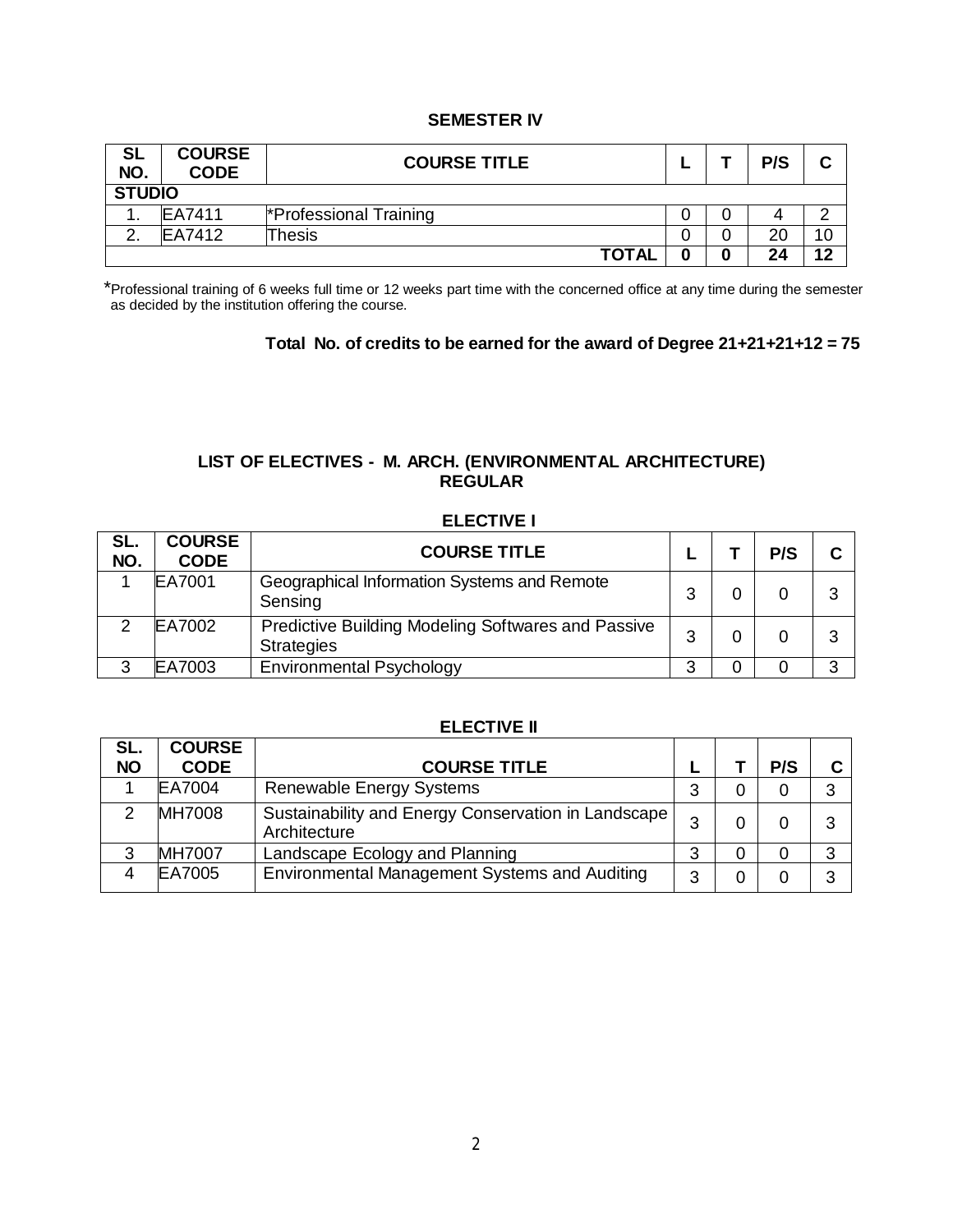# **EA7101 INTRODUCTION TO ENVIRONMENT AND SUSTAINABILITY L T P/S C**

# **OBJECTIVES:**

- To introduce the basics on Environment and Ecological cycles and Biosphere.
- To study various emerging issues in history and present also an understanding of relevant techniques in formulating various sustainable strategies.

 **3 0 0 3**

### **UNIT I INTRODUCTION 9**

Introduction to Environmental systems, Components of Environment & their Interrelationships. Definition of Environment, Types of Environment, Pollutants and their effects. Ecosystems - Types, components, Energy flow, Interactions in ecosystem. Physical Environment - Air, Water, Soil.

# **UNIT II HISTORICAL PERSPECTIVE 9**

Natural & Physiological factors influencing human civilizations & settlements. Environmental history, Physical impact of humans on Earth's land, Water, Atmosphere and Biosphere transition, the environmental and human consequences of the industrial and technological revolutions .

### **UNIT III GEOGRAPHICAL & CLIMATOLOGICAL INFLUENCES 9**

Flora, Fauna, Biodiversity & plant classification based on climate, soil and other environmental conditions. Ecological changes and social, Cultures in conflict, Climate change. Climatic history - The Koppen system and Thornthwaite's climate system

# **UNIT IV HUMAN IMPACT ON EARTH ECO SYSTEM 9**

Impact of human civilizations on the earth's major Ecosystem, Forests, Oceans & Atmosphere. Assessing the impacts and ways for its mitigation. Land use matrix - Consumption, Carbon Footprint, Ecological Footprint.

# **UNIT V CHALLENGES IN SUSTAINABLE DEVLOPMENT OF STRATEGIES 9 FOR SUSTAINABILITY**

Introduction to sustainability, its historical precedence global & local relevance – its correlation to population growth & consumption patterns. Bruntland Commission Report, Kyoto Protocol, Earth Summit, Strategic Environmental Assessment.

#### **REFERENCES:**

- 1. Carlos Hernandez & Rashmi Mayur, Pedagogy of the Earth : Education for a sustainable future 1999.
- 2. Norman J Vig & Michaeal E Kraft, Environmental Policy: New Directions for the Twenty First Century , CQ Press, 2012.
- 3. Gordon Wilson, Pam Furniss and Richard Kimbowa, Environment, Development, and Sustainability: perspectives and cases from around the world, Oxford University Press, USA; 1 edition, 2009.
- 4. Madhav Gadgil, Ramachandra Guha, This Fissured Land, Second Edition, An Ecological History of India, Oxford University Press; 2 edition, 2012
- 5. Paul Appleby, 2010, Integrated Sustainable Design of Buildings, Routledge, 2010.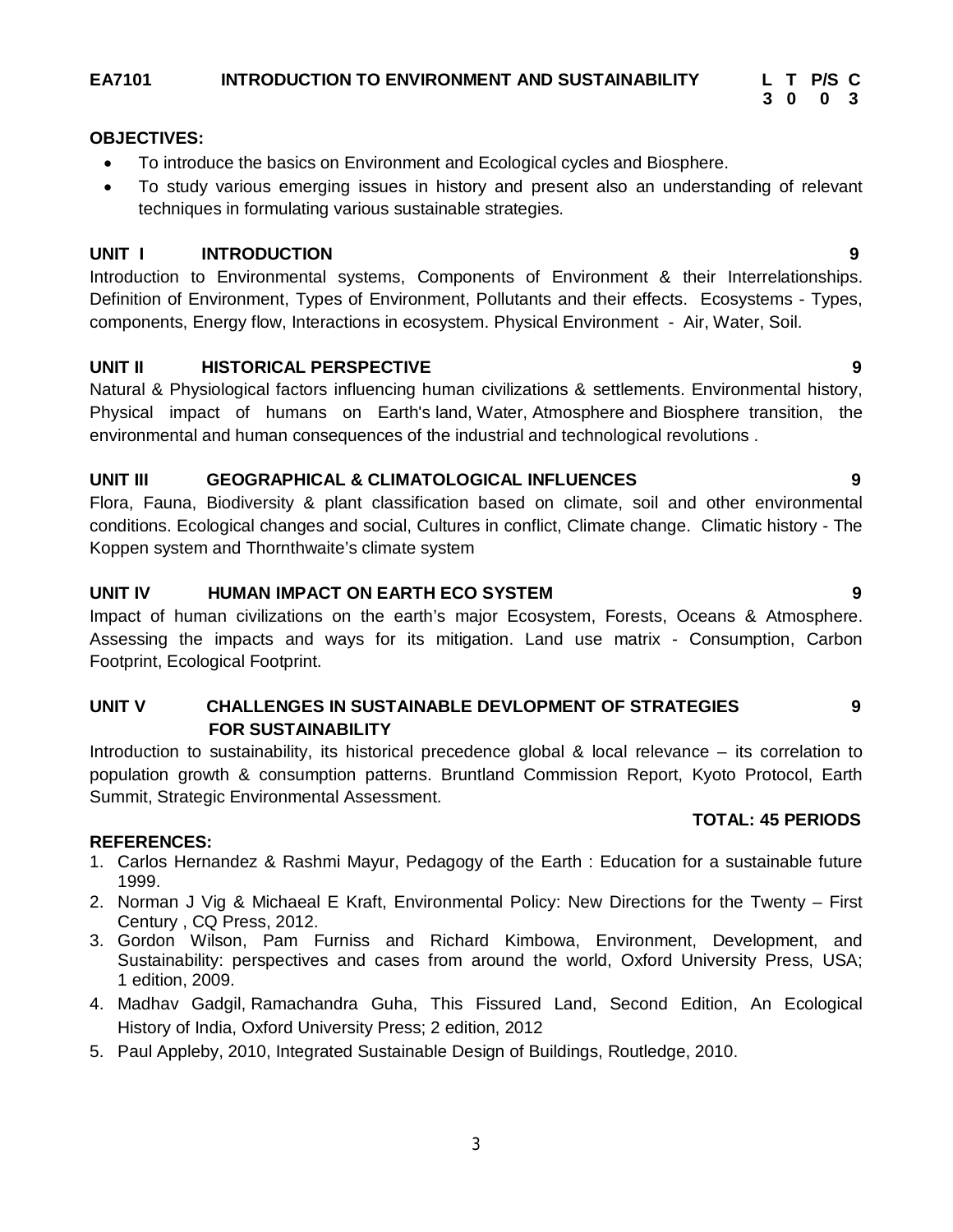**EA7102 URBAN AND REGIONAL PLANNING L T P/S C**

#### **OBJECTIVE:**

 To introduce to the students various theories of Planning and City design with relevant Planning techniques, standards etc.

### **UNIT I EVOLUTION OF HUMAN SETTLEMENTS 9**

Origin and growth of cities, Relevance of the study of evolution of urban settlements. Socio- cultural, economic, political and religious influence in urban form. Town planning history – ancient Egypt, Mesopotamia and Indus valley. Greece and Rome, Medieval, Renaissance, Industrial and post industrial age, Colonial cities. Town planning in India.

# **UNIT II PLANNING PHILOSOPHIES 9**

Planning philosophies of Ebenezer Howard, Patrick Geddes, Lewis Mumford, Le-Corbusier, C.A. Doxiadis, Clarence Stein etc., and their contribution to Urban and Regional Planning. Case studies and discussions.

# **UNIT III OVERVIEW OF INDIAN PLANNING SYSTEM 9**

Planning systems in India, Master plans, Structure plan, Detailed development plans, Comparison of planning systems in UK & USA with that of India. Planning Surveys, Different types used for data identification for Plan preparation, Aerial Photography and Remote Sensing techniques in planning, Urban economic analysis , Planning norms and standards, Land surveys.

# **UNIT IV INTRODUCTION TO REGIONAL PLANNING 9**

Aims and objectives and need for Regional Planning. Concept of Region, Types and classification of regions, Delineation of planning regions by various techniques. Regional analysis- Input output analysis – growth model, core periphery model, gravity potential model, industrial location theory, agricultural land use model

# **UNIT V APPLICATION OF REGIONAL PLANNING 9**

Regional planning in India – Multi level planning, District planning, Special Area Development Programme and Schemes. Regional planning as a tool to integrate rural and urban areas. Application of Regional Planning.

# **REFERENCES:**

- 1. Aurthur Gallion Urban Pattern, Wiley; 6 edition, 2004 (Reprint).
- 2. Ebenezer Howard Garden Cities
- 3. Aidan William Southall, Urban Anthropology cross and Cultural Studies, Oxford Univ. Pr., 1973
- 4. Cecilia Wong, Indicators for Urban and Regional Planning, The Interplay of Policy and Methods, Routledge, 2013
- 5. Amitabh Shukla, Regional Planning And Sustainable Development, Kanishka Publishers, Distributors, 2000
- 6. Allen G. Noble, Ashok K. Dutt, Indian Urbanization and Planning, Vehicles of Modernization, South Asia Books, 1986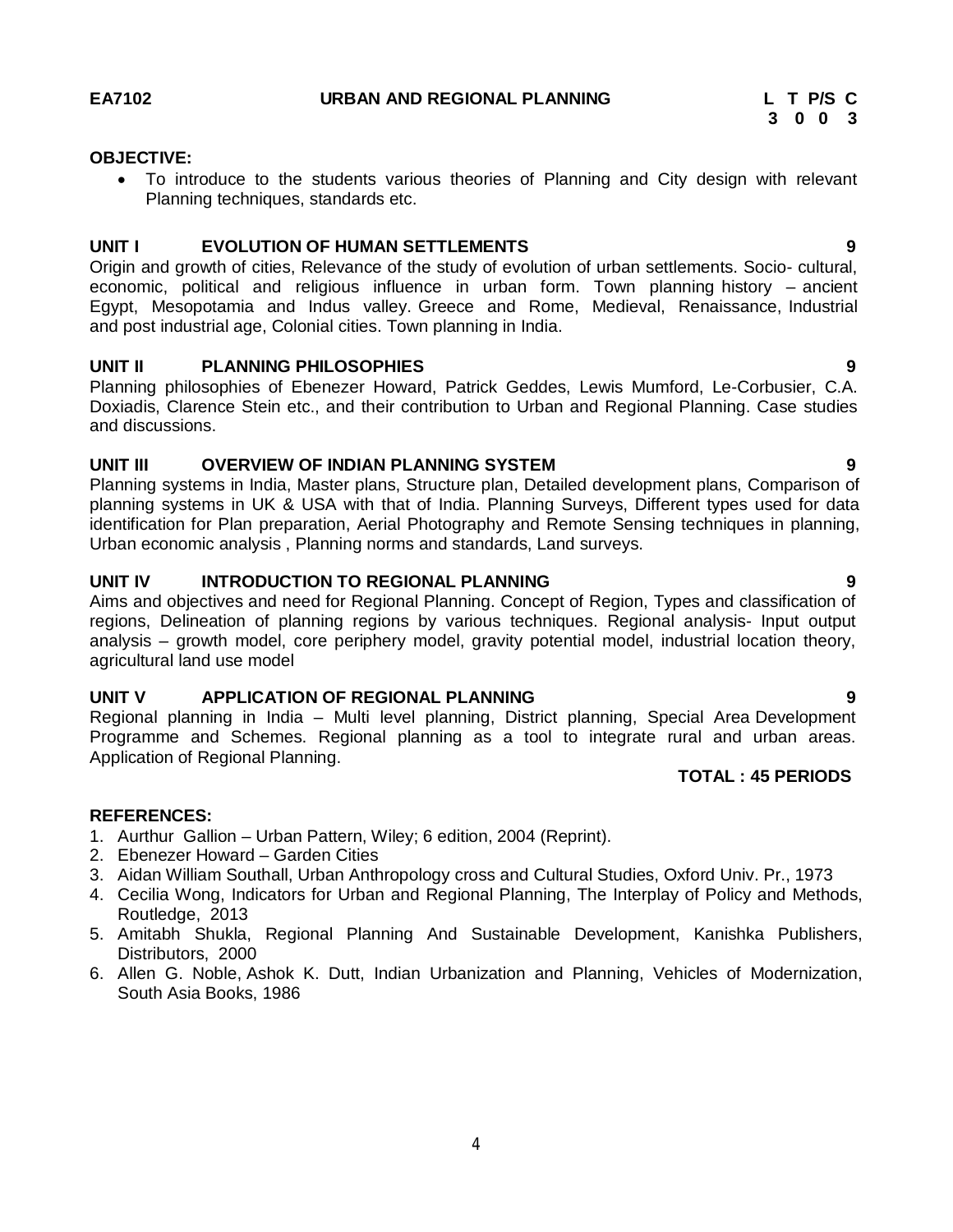#### **EA7103 SOCIO - ECONOMIC ASPECTS OF PLANNING L T P/S C**

#### **OBJECTIVES :**

- To cover basic sociological aspects and theories and its application in the field of planning and development. The focus will be on social issues and problems in the contemporary Indian society, particularly the urban India.
- To provide an understanding on the Economic base on Planning and Development.

# **UNIT I INTRODUCTION 9**

Nature and scope of sociology – Basic concepts of sociology like family, institution, group, association, community, social processes, social norms, Culture, social structure social stratification .

# **UNIT II OVERVIEW OF URBANIZATION AND SOCIO ECONOMIC SYSTEM 9**

Patterns and trends in Indian urbanization and its role, socio -economic transformation in India, Social Problems of slums and housing. Rural Housing and culture in India. Social planning, Policies and Programmes, Pubic Participation in Planning, Poverty in India.

# **UNIT III ECONOMIC THEORY AND PLANNING 9**

Basics of Economics – Concepts of Economics and Economic Growth, Demand and Supply Theory, Production Economics, Internal and External Economics, Basic Non - Basic Concept, Economies of scale, Social cost, Urban and Regional Growth, Urban land economics.

# **UNIT IV DEMOGRAPHY 12**

Population studies – demography concepts – population problems in India – source of demographic data in India (Population census, Civil Registration systems, Sample registration systems etc).Population structure – Composition, vital rates like fertility, mortality, birth and death rates. Various population forecasting techniques and projections.

# **UNIT V MIGRATION AND IMPACT ON URBAN DEVLOPMENT 6**

Migration, Urban growth and Urban development – migration and its implication in spatial planning and development planning. Carrying capacity and Threshold population limits in urban planning,

# **TOTAL: 45 PERIODS**

- 1. Economic and social development by S.L.Sinha
- 2. Dr. Ashal A. Bende & Mrs. Tara Kanitkar Principles of Population Studies Himalaya Publishing House – Bombay, **1982**
- 3. Dand M. Heu Society& Population Eastern Economy Edition, 1978.
- 4. Prakash Vohra, Rakesh Mehta, Economic Planning And Development, Commonwealth Publishers, 2007
- 5. Baleshwar Thakur, , K. Thakur, City Society And Planning (in 3 Volumes), Concept Publishing Company, 2007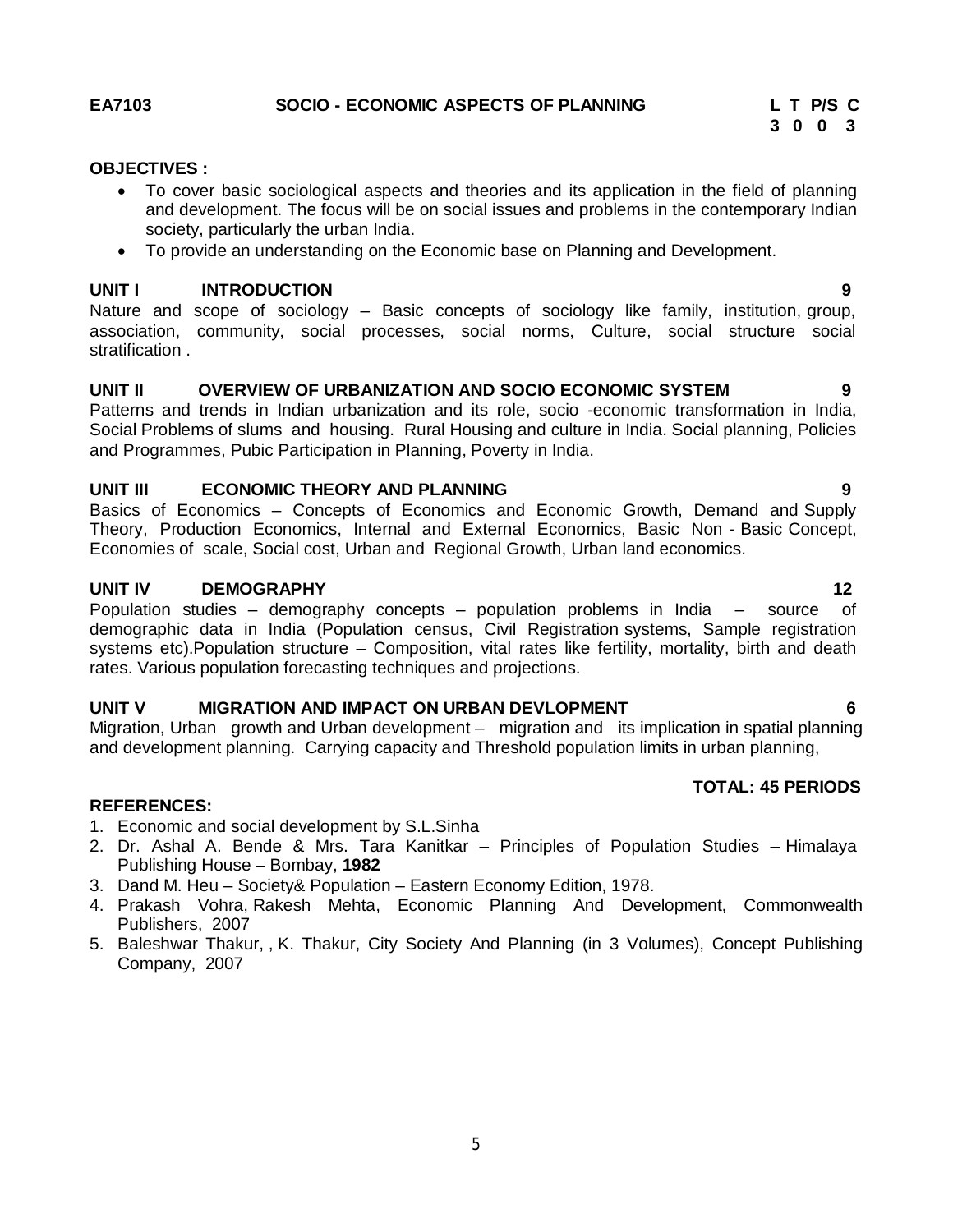#### **OBJECTIVES**:

- Main objective is to introduce the concepts of Community Planning and the various emerging issues.
- To provide an understanding and relevant techniques in formulating urban housing strategies.

#### **UNIT I INTRODUCTION 9**

Concepts, definitions and components of Housing. Role of housing in socioeconomic development of a nation. Housing in relation to non-residential components of settlement. Effects of Urbanization & Industrialization in Housing including problems and possibilities of Slums and Squatters settlement in India and abroad.

### **UNIT II NORMS AND DESIGN STANDARDS OF HOUSING 9**

Housing norms, design and standards, units of housing design, layouts, densities and neighborhood units; infrastructure and community facilities, form and structure of housing as shaped by socio-economic and physical parameters. Social aspects: built environment and human behavior.

# **UNIT III HOUSING AND ECONOMIC DEVLOPMENT 9**

Evaluation of user's satisfaction. Materials, technology and housing production, Industrialization and future of housing, including cost reduction techniques in housing. Role of Housing in National and State Economic development. Integrated sustainable housing and community planning- Case studies and discussions.

# **UNIT IV HOUSING DEMAND AND SUPPLY 9**

Theories and approaches to housing. Housing process and sequence of development. Housing need, demand and supply, formal and non-formal housing. Housing characteristics and situation (indices and statistics), Housing in five year plans and social housing programmes. Urban and Rural housing

# **UNIT V HOUSING POLICY AND LEGISLATION 9**

Major elements of a housing policy, land, finance, legislation for institutions and housing development, approaches and contents of National Housing Policy. Finance for housing: priority in the national plans – role of public and private agencies, role of cooperatives and various institutions.

# **TOTAL : 45 PERIODS**

- 1. Eric Damian Kelly ,Community Planning: An Introduction to the Comprehensive Plan, Second Edition , Island Press; 2 edition, 2009
- 2. National Urban Housing & Habitat policy 2007, Govt of India /Ministry of Housing & Urban poverty Alleviation, NewDelhi .
- 3. Ashok Ranjan Basu, Urban Squatter Housing in the Third World Mittal Publications 1988 .
- 4. Girish Kumar Misra, P. S. N. Rao Housing Legislation in India: Policies and Performance, Kanishka Publishers, Distributors, 2000
- 5. Brian Edwards, David Turrent, Sustainable Housing: Principles and Practice, Taylor & Francis, 2013
- 6. Guru Charan Mathur, Low-Cost Housing in Developing Countries, Oxford & IBH Publishing Company, 1993.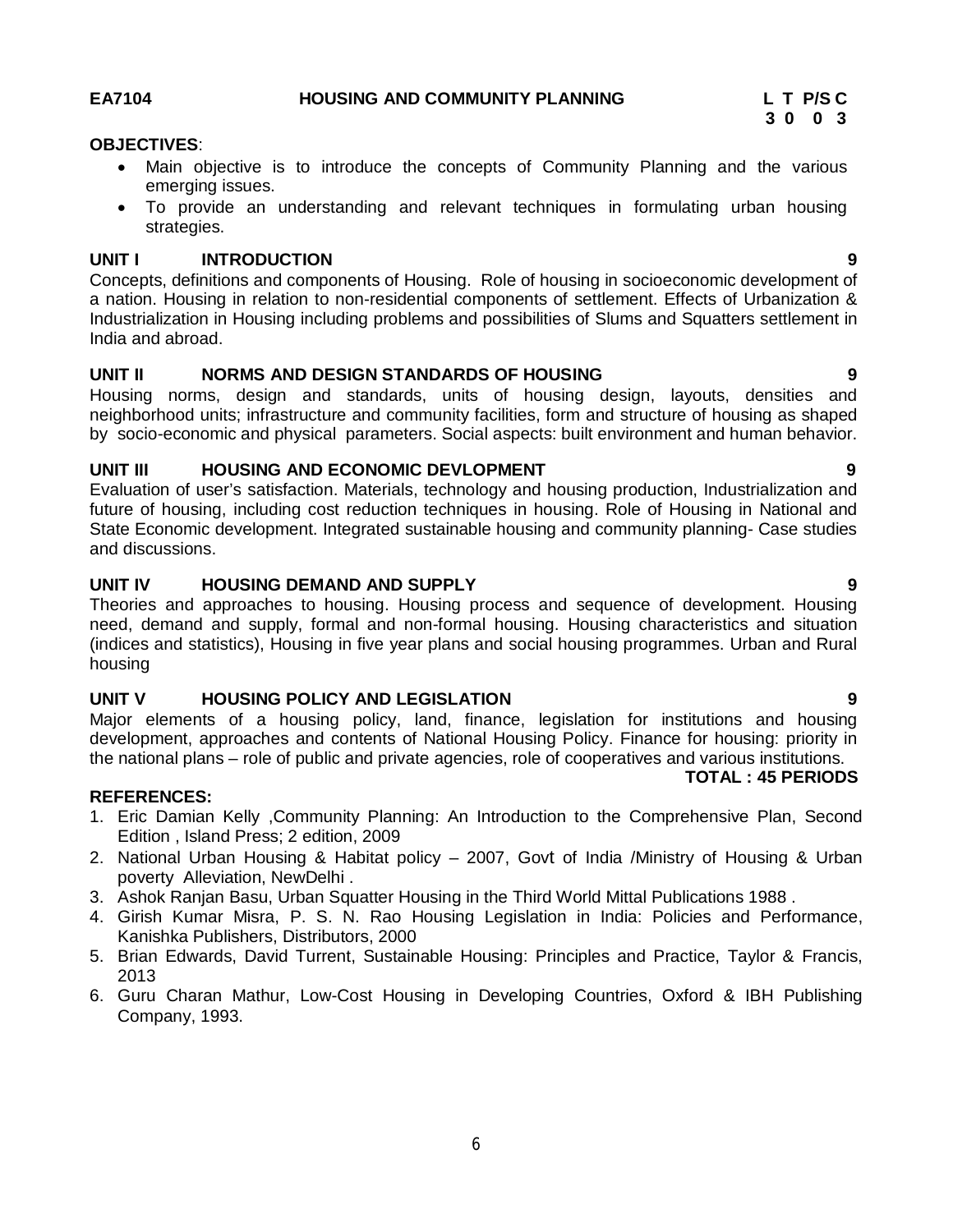#### **OBJECTIVES:**

- The aim of this course is to make the students understand the basic concepts of ecology, Urban Ecology, natural systems and environment.
- To make the students understand the importance of Environmental planning for sustainability, resource planning and allocation and protection of natural resources and their use for sustainability. Also to prepare plans considering preservation, rehabilitation and environmental policies.

#### **UNIT I INTRODUCTION 9**

Introduction to Urban Eco-systems. Basis of environmental science. Ecology, Ecosystems, Habitat, structure of the ecosystem, major ecosystems, productivity of ecosystems adaptation. Flow of energy, food chain, ecological pyramids, predation, regulatory forces. Components of natural and built environment,

# **UNIT II CONCEPTS AND APPROACHES TO ECOLOGICAL PLANNING 9**

Different types of life supporting services provided by the nature. General concept of urban ecological planning. Impact of urbanization and industrialization on nature. Resiliency and Biodiversity, resources planning and climate resilient urban development.

#### **UNIT III HUMAN INFLUENCE ON ECO-SYTEMS 9**

Examination of critical issues underlying the current and future environmental problems. Human impact on environment. Modification of natural environment – Current conditions of natural resources like land, water, air. Over exploitation of natural resources, agriculture, fishing, mineral resources, energy resource, forest wealth etc.

# **UNIT IV EFFECTS OF GROWING POPULATION ON ECO-SYSTEMS 10**

Population and pollution, Overcrowding, congestions, hygiene and health problems. Sanitation, water supply, solid and fluid waste generation and disposal problem, changing climate of the cities-urban heat island, urban flood, etc. energy and human settlement. Ecological Land Planning: Preservation and protection of ecologically sensitive areas, Rehabilitation of degraded sites, Development of sites/ land in accordance to their environmental properties.

# **UNIT V GLOBAL ISSUES ON MODERN CITIES 8**

Global environmental problems : Global Warming, Ozone Layer Depletion, oceans, fresh water, trans boundary air pollution, biological diversity, Carbon Rating. International treatises, Land pollution, Overview of Government of India's policies, United Nations contribution to address these issues.

#### **REFERENCES:**

- 1. P. D. Sharma, Sharma P.D., Ecology And Environment, Rastogi Publications, 2009
- 2. Saligram Bhatt,Environment Protection and Sustainable Development, APH Publishing, 2004
- 3. Francisco A. Comín,Ecological Restoration: A Global Challenge, Cambridge University Press, 2010
- 4. D. D. Khanna, Sustainable development: environmental security, disarmament, and development interface in South Asia, Macmillan India, 1997
- 5. Tony Fry, Design Futuring: Sustainability, Ethics and New Practice, Berg, 2009 Architecture
- 6. Marina Alberti, Advances in Urban Ecology: Integrating Humans and Ecological Processes in Urban Ecosystems, Springer, 2007
- 7. John M. Marzluff, Urban Ecology: An International Perspective on the Interaction Between Humans and Nature, Springer, 2008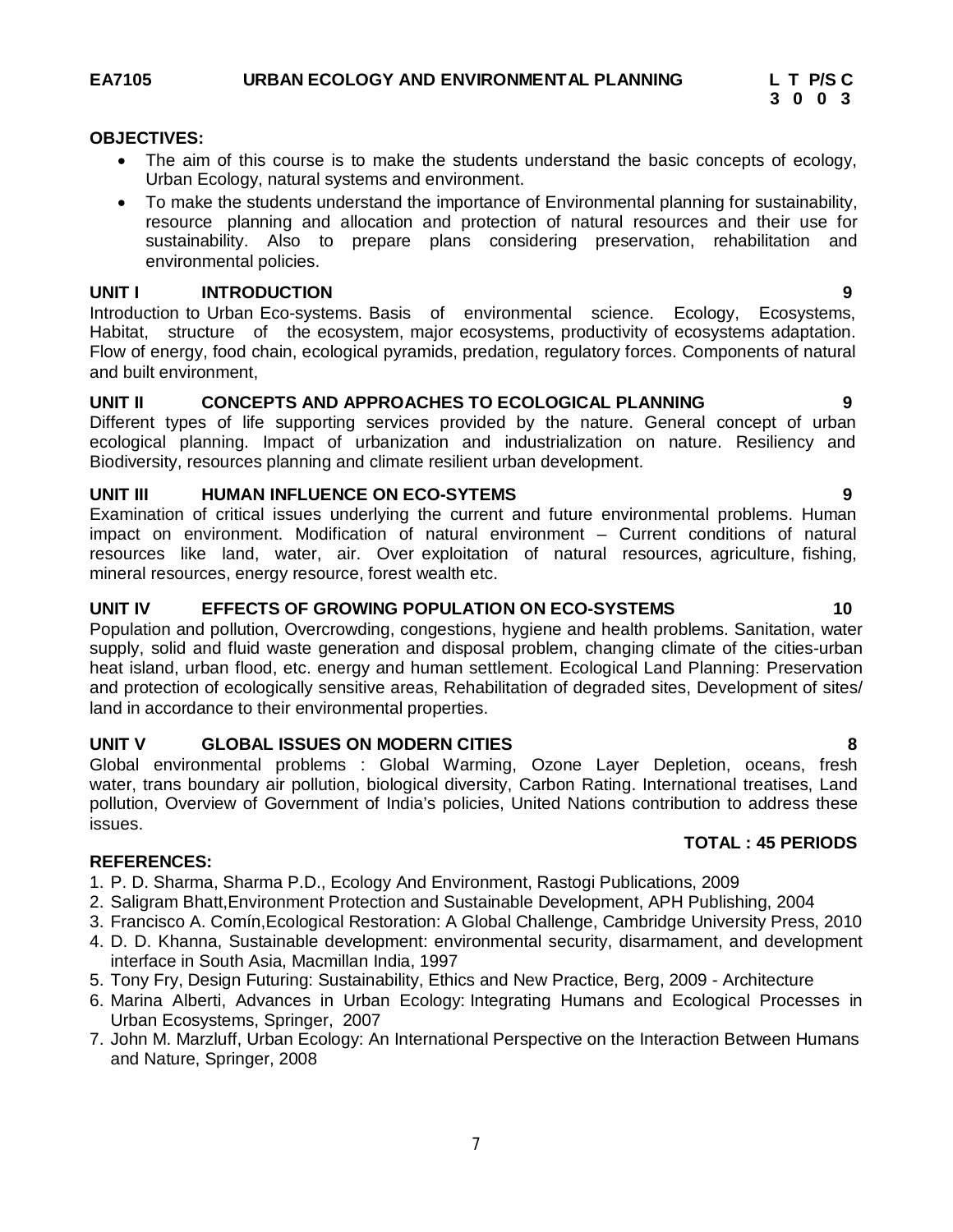Design of a Housing cluster taking into consideration of various aspects of planning, climate environment, socio economic and other physical characteristics. The project should also aim to achieve the concept of sustainable community development.

The project submission should be submitted in the form of Drawings, models and reports.

 **TOTAL : 180 PERIODS**

#### **EA7201 ENVIRONMENTAL DISTURBANCES, POLLUTION AND REMEDIES L T P/S C 3 0 0 3**

#### **OBJECTIVE:**

 To provide knowledge related to the broad field of environmental disturbances, and tools that can be used in various remedies.

#### **UNIT I INTRODUCTION 9**

Definition and classification of environmental disturbances – physical, chemical, biological, aesthetic, socio economic factors, natural and man-made, Environmental disturbances at local and global level .

#### **UNIT II UNIT, MEASUREMENTS AND STANDARDS 9**

Air, Water, Solid waste, and Noise pollution – Basic parameters, units, sampling, legal standards, measurements and limits. Environmental planning standards.

#### **UNIT III REMEDIAL TECHNIQUES AND DISTURBANCE- BUILT ENVIRONMENT 9**

Reducing the impact of pollution through chemical, biological & physical remediation techniques. Energy & emission generation from building materials throughout its life cycle analysis.

Energy balance of human and built environment -Thermal Environment, Aqueous environment. Environmental impact of building materials, Eco friendly materials, their composition, production and recycling, physical properties etc .Embodied energy /Operational energy of materials like steel, fly ash bricks, gypsum, eco-boards etc. Lifecycle assessment of materials.

#### **UNIT IV POLLUTION AND REMEDIES 9**

Structure and composition of Atmosphere –Definition ,Scope and Sclaes of Air ,Water and Land Pollution –Sources and classification of air pollutants and their effect on human health .Control and preventive measures –Contaminated soil characterization and containment – Sources of water pollution and treatment methods . ICZM and sustainable Development .

#### **UNIT V ECOLOGICALLY DISTURBED SITES AND RESTORATION 9**

Ecologically sensitive areas -Restoration ecology -Disturbances caused by built structures – from 'cradle to grave' –Remedial measures applicable-Fragmentation- Landscape Ecology.

#### **TOTAL: 45 PERIODS**

- 1. Scott Drake, The Elements of Architecture Principles of Environmental Performance in Buildings, 2009, Routledge, 2009.
- 2. P.K. Gupta , Methods in Environmental Analysis, Agro bios, 2011
- 3. Larry W Canter, Environmental Impact Assessment (Hard cover), McGraw-Hill Education, 1996
- 4. David Lee Smith, Environmental Issues for Architecture, Wiley; 1 edition, 2011.
- 5. Mritunjoy Sengupta, Environmental Impacts of Mining Monitoring, Restoration, and Control, CRC Press; 1 edition, 1993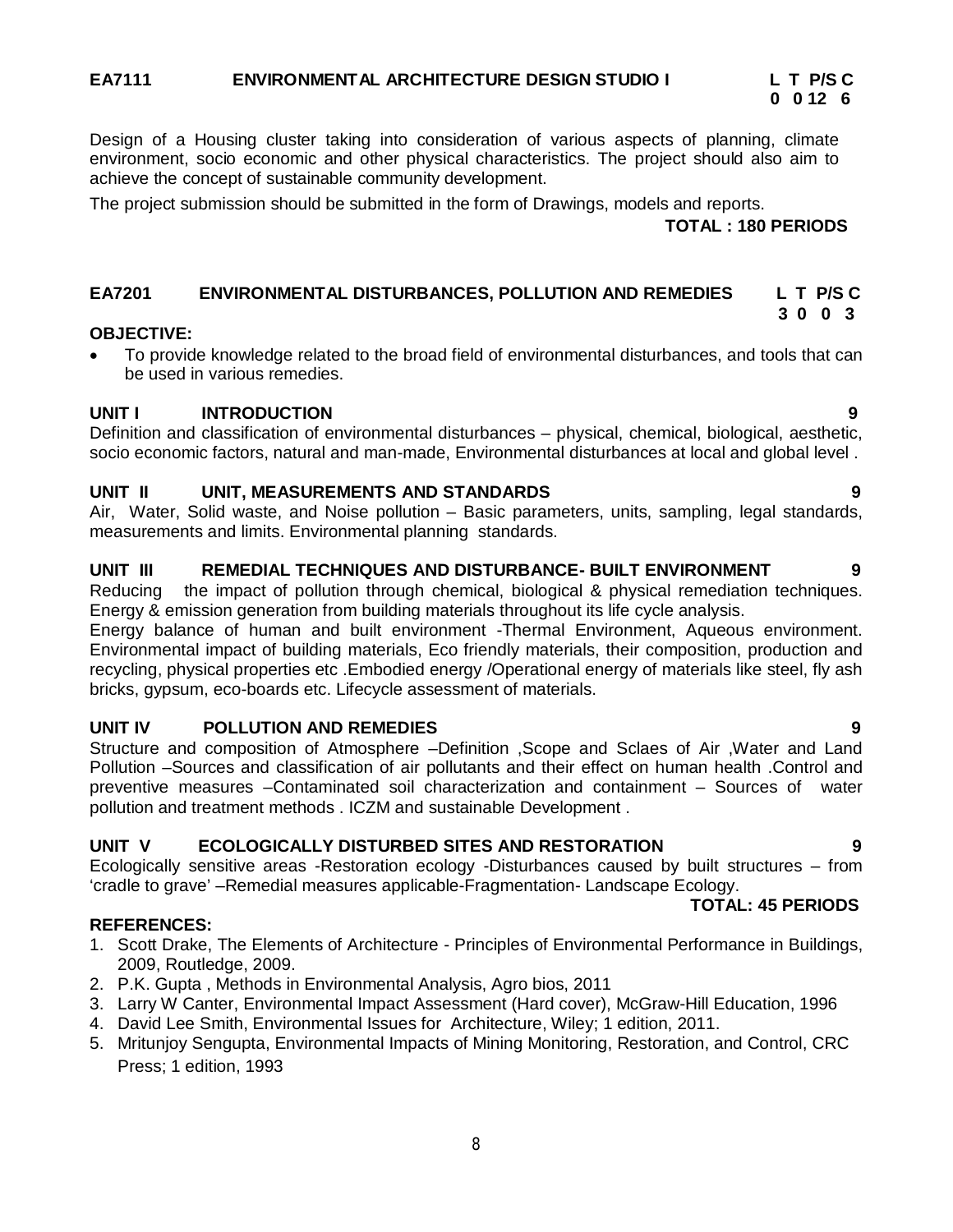# **OBJECTIVE:**

 The main objective of this course is to explore the relationship between architectural form, materials and environmental performance, and how this relation should evolve in response to climate and emerging technical capabilities.

#### **UNIT I CLIMATIC ZONES IN INDIA 9**

Climatic classifications for India – Hot and Dry, Warm and Humid, Hot and Humid, Moderate, Composite, Cold –Zones .Study of Vernacular Architecture in India –Climatic response-Case studies.

# **UNIT II NATURAL INFLLUENCES 9**

Micro and Macro thermal comfort scales – Interpreting Material data through Bio climatic charts Sun path ,Passive strategies ,Solar heat gain ,Solar radiation, Stack effect ,etc.

# **UNIT III DESIGN ELEMENTS 9**

Modifications of Architectural & Landscape Elements – Fenestration, roof, walls, flooring, trees and landscape. Climatic zones and architectural features -Courtyard ,Cross ventilation ,Daylight factor, Walls ,Trombe wall, Buried pipe system ,Wind, Velocity ,Wind tower etc.

# **UNIT IV BUILDING MATERIALS 9**

Properties of building materials related to Climatic zones -Properties of Heat transfer and energy flow, U-value , Appropriate materials. Mass materials/components selection strategy -Photovoltaic-Recycled materials-Utilization of building water conserving installation-Evaporative coolers.

# **UNIT V HUMAN COMFORT STANDARDS 9**

Designing for optimum Day lighting-Ventilation and Thermal Comfort Standards. Acoustics – Manmade influences –Sick Building Syndrome – Indoor Environment and design of Healthy buildings. Adaptive model of thermal comfort and its application to sustainable design of buildings.

# **TOTAL: 45 PERIODS**

- 1. Hawkes Dean and Foster Wayne, Energy Efficient Buildings: Architecture, Engineering, and Environment . W. W. Norton & Company; First American Edition, 2002.
- 2. O.H Koenisberger, Manual of Tropical housing and climate, Longman Group United Kingdom, 2012.
- 3. Givoni, Climate Considerations in Building and Urban Design, Wiley; 1<sup>st</sup> edition, 1998.
- 4. David Lloyd Jones, Architecture and the Environment: Contemporary Green Buildings, Overlook Hardcover, 1998.
- 5. Arvind Krishan, SimosYanas, Nick Baker, S.V. Szokolay, Climate Responsive Architecture, Tata McGraw Hill Pub. Co, 2001
- 6. Daniel D. Chiras, The Solar House: Passive Heating and Cooling, Chelsea Green Publishing, 2002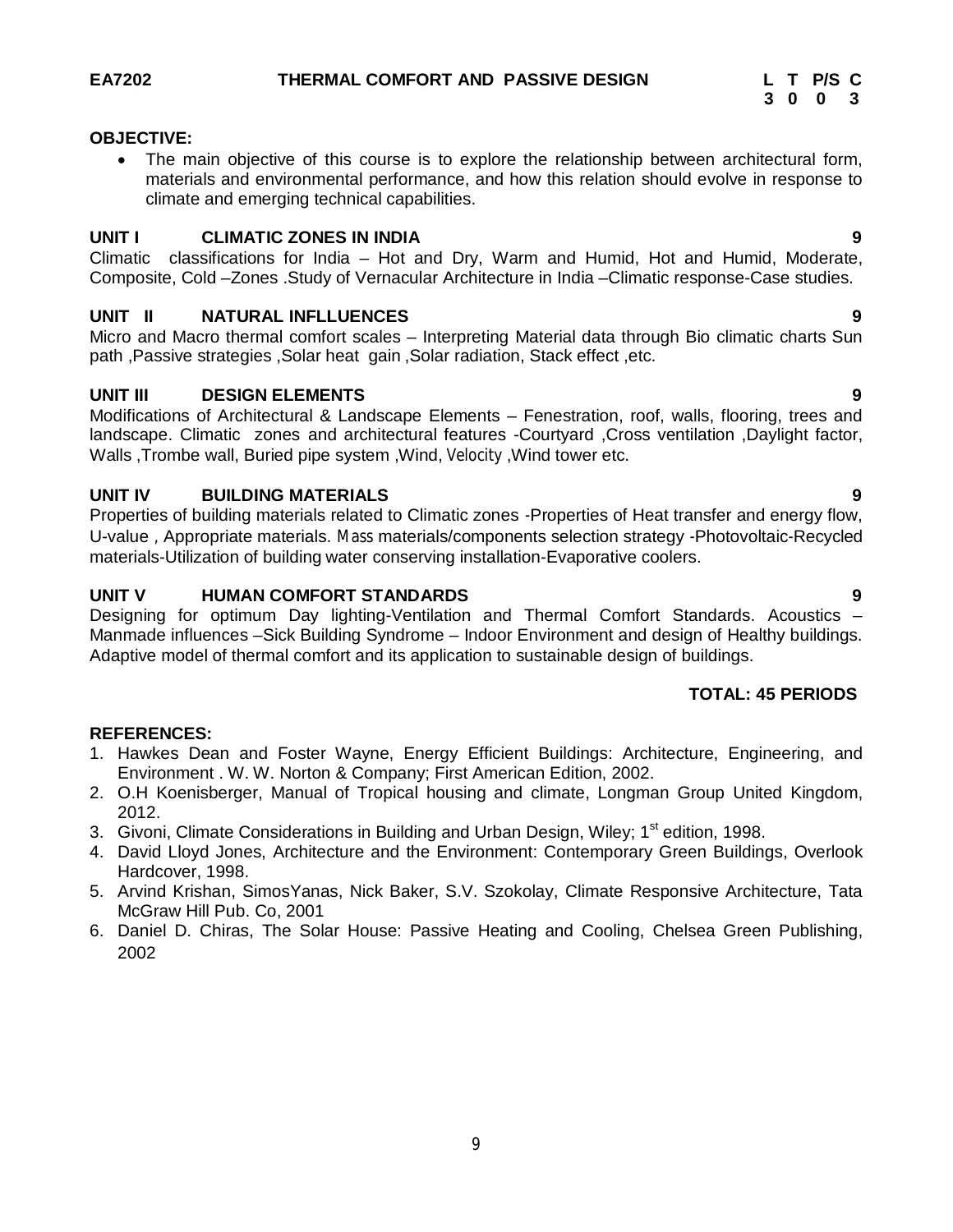### **OBJECTIVE:**

 To expose the students to the need, methodology, documentation and usefulness of environmental impact assessment and to develop the skill to prepare environmental management plan.

# **UNIT I INTRODUCTION 7**

Historical development of Environmental Impact Assessment (EIA). EIA in Project Cycle.Legal and Regulatory aspects in India. – Types and limitations of EIA – Cross sectoral issues and terms of reference in EIA – Public Participation in EIA.-EIA process- screening – scoping - setting – analysis – mitigation

# **UNIT II COMPONENTS AND METHODS** 20 **10 10**

Matrices – Networks – Checklists – Connections and combinations of processes - Cost benefit analysis – Analysis of alternatives – Software packages for EIA – Expert systems in EIA. Prediction tools for EIA – Mathematical modeling for impact prediction – Assessment of impacts – air – water – soil – noise – biological – Cumulative Impact Assessment – Documentation of EIA findings – planning – organization of information and visual display materials – Report preparation. EIA methods in other countries.

# **UNIT III IMPACT ON SOCIO-ECONOMIC SYSTEMS 8**

Definition of social impact assessment.Social impact assessment model and the planning process.Rationale and measurement for SIA variables.Relationship between social impacts and change in community and institutional arrangements. Individual and family level impacts. Communities in transition - neighborhood and community impacts. Selecting, testing and understanding significant social impacts. Mitigation and enhancement in social assessment. Environmental costing of projects.

# **UNIT IV ENVIRONMENTAL MANAGEMENT PLAN 10**

Environmental Management Plan - preparation, implementation and review – Mitigation and Rehabilitation Plans – Policy and guidelines for planning and monitoring programmes – Post project audit – Ethical and Quality aspects of Environmental Impact Assessment.

# **UNIT V SECTORAL EIA 10**

EIA related to the following sectors - Infrastructure – construction and housing Mining – Industrial - Thermal Power - River valley and Hydroelectric – coastal projects-Nuclear Power, Hill area Development and CRZ.-EIA for coastal projects.

# **TOTAL: 45 PERIODS**

- 1. Lawrence, D.P., Environmental Impact Assessment Practical solutions to recurrent problems, Wiley-Interscience, New Jersey, 2003.
- 2. World Bank –Source book on EIA
- 3. Petts, J., Handbook of Environmental Impact Assessment, Vol., I and II, Blackwell Science, London, 1999.
- 4. Canter, L.W., Environmental Impact Assessment, McGraw Hill, New York. 1996
- 5. Nick Harvey, Beverley Clarke, Environmental Impact Assessment: Procedures and Practices, Oxford University Press, USA, 2012.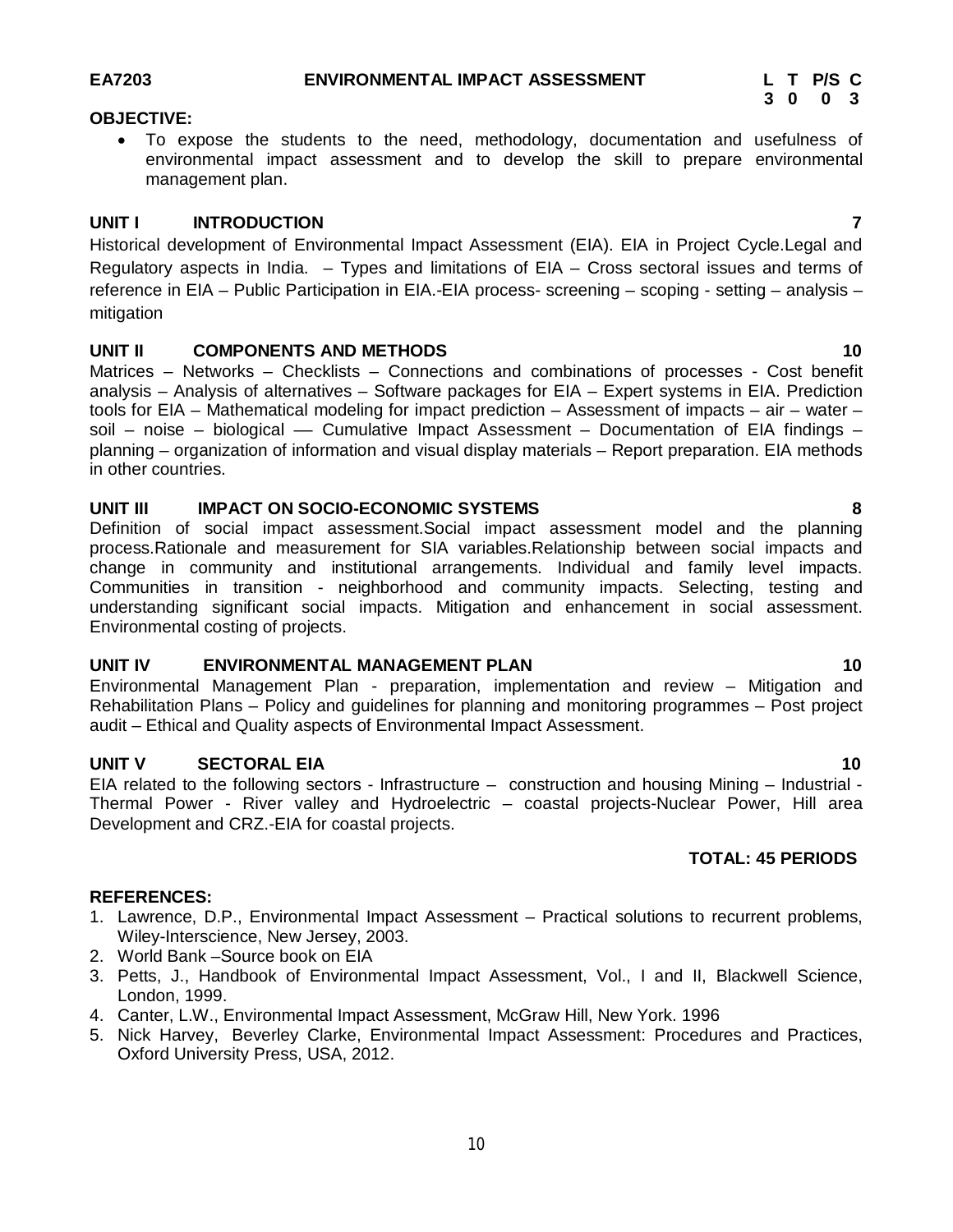#### **EA7204 SUSTAINABLE, ENERGY EFFICIENT BUILDING L T P/S C MATERIALS AND TECHNOLOGIES 3 0 0 3**

### **OBJECTIVES:**

- To Understand the concept of Energy efficiency
- An insight into various Energy Efficient Materials and Sustainable Construction Technology

### **UNIT I INTRODUCTION ON ENERGY EFFICIENCY 9**

Energy Efficiency – Energy Conservation – Recourse Consumption – Introduction – Distribution of Energy use in India – Factors affecting the Energy use in Buildings – Pre Building Stage, Construction Stage & Post Occupancy stages – Concept of Embodied Energy – Energy needs in Production of Materials – Transportation Energy – Concept of light footprint on Environment

# **UNIT II RECYCLABLE AND RENEWABLE MATERIALS 9**

Concept of Recyclable materials – Sustainable Building Materials – Life Cycle Design of Materials – Biodegradable & Non-Biodegradable Materials – Green rating and Building Materials – LEED and other Green rating Systems – Concept of Resource rescue, Recycled content, Regional materials, Rapidly renewable materials – Fly ash bricks, Cement – Recycled Steel, Bamboo based products

### **UNIT III PASSIVE DESIGN IN MATERIALS 9**

Passive Design and Material Choice – Traditional Building Materials – Importance of envelope material in internal temperature control – Specification for walls and roofs in different climate – Material and Humidity Control

### **UNIT IV SUSTAINABLE CONSTRUCTION 9**

Design issues relating to sustainable development including site and ecology, community and culture, health, materials, energy, and water- Domestic and Community buildings using self help techniques of construction; adaptation, repair and management.-.portable architecture-

# **UNIT V ENERGY EFFICIENT TECHNOLOGIES 9**

Energy Efficient Construction Technology – Filler Slab – Rat trap Bond – Technologies developed by CBRI – Traditional Building Construction Technologies – Introduction to other Technological interventions to save Energy – Intelligent Buildings – Energy Conservation through Technological intervention – Saving Energy used f or lighting by design innovation – Case studies

#### **REFERENCES:**

- 1. Koenigsberger O.H, T.G. Inger Soll, "Manual of tropical Housing and Building" Longman Group United Kingdom, 2012.
- 2. Bansal Naveendra K., Hauser Gerd and Minke Gernot, "Passive Buildings Designs : Handbook of Natural Climatic Control", Elsevier Science, Amsterdam 1997.
- 3. Givonji B., "Man, Climate and Architecture", Elsevier, Amsterdam, 1986.
- 4. Watson Donald, 'Climatic Design: Energy Efficient Building Principles & Practices", Mc Graw Hill Book company, New York, 1993.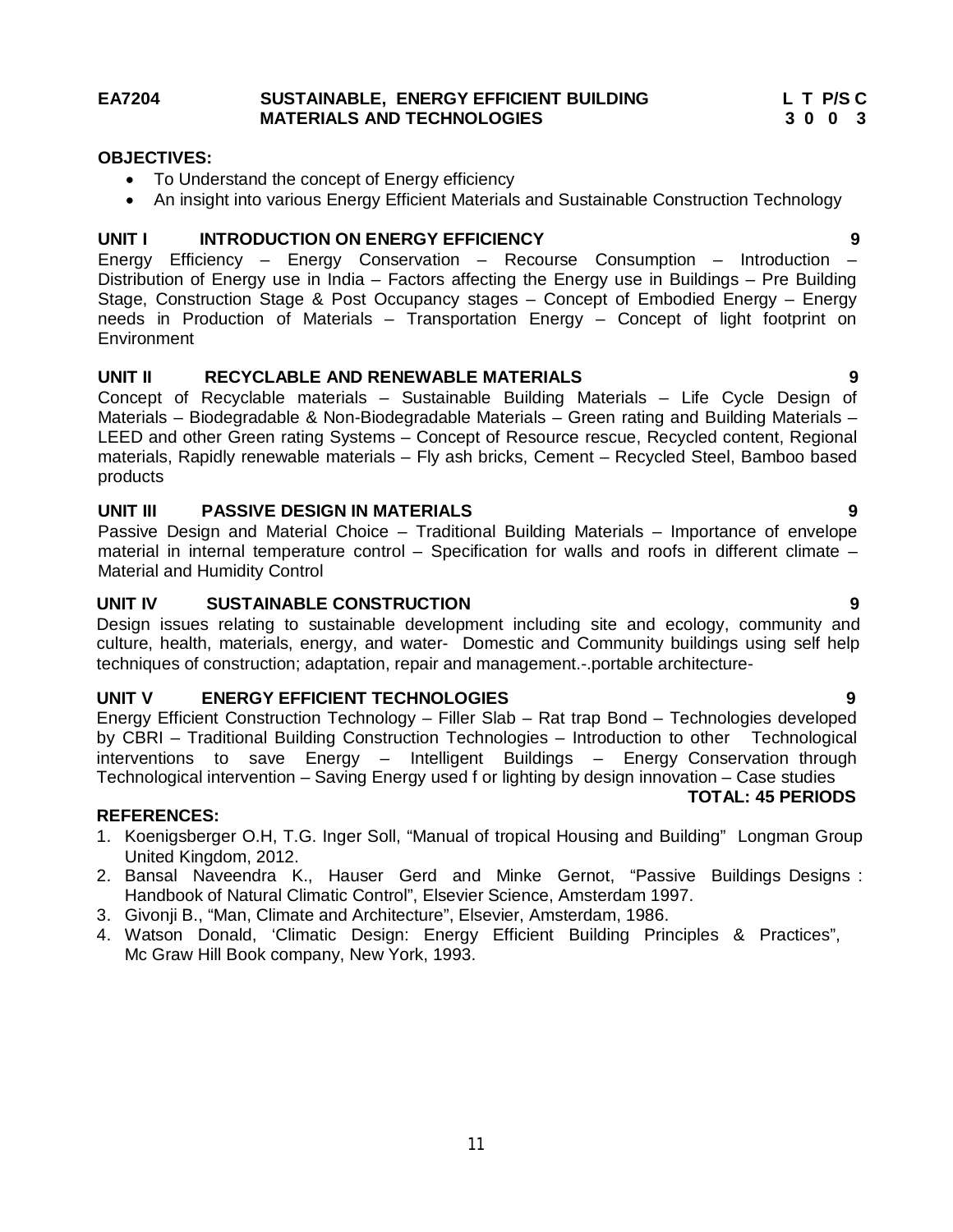#### **EA7211 ENVIRONMENTAL ARCHITECTURE DESIGN STUDIO II L T P/S C**

 **0 0 12 6**

Detailed theoretical study of Global, Macro and Micro level Climate – Elements of climate and its qualification – Earth energy balance – Climatic data and its interpretation – Energy balance of human and built Environment – Thermal Environment – Adaptive model of thermal comfort and its application to sustainable design of building  $-$  Design of any type of building  $-$  hotel / commercial buildings, etc. – with the above principles.

The project submission should be in the form of drawings, models and reports.

 **TOTAL : 180 PERIODS**

# **EA7301 SUSTAINABLE AND GREEN BUILDINGS L T P/S C**

#### **OBJECTIVE:**

 To sensitize the students to the various aspects of sustainable and green building design in the context of global warming and climate change and to address the very process and tools of design to enable architecture that is environmentally friendly and sustainable.

# **UNIT I INTRODUCTION 6**

Attitudes to architecture: a historical perspective- General premises and strategies for sustainable and green design- objectives and basis- Eco-mimicry as a design tool based on ecosystem analogy- theoretical basis for a sustainable and eco friendly design

#### **UNIT II ECO HOUSE 12**

The form of the house: the building as an analogy- design from first principles: conserving energy; working with climate: passive solar design; minimizing new resources; respect for users; respect for site and holism- photovoltaics and solar hot water systems; water usage; small scale wind systems and hydro power; Case studies- design of eco houses: context specific

#### **UNIT III ENVIRONMENTAL IMPACT OF BUILDING MATERIALS 9**

Measuring the impact of building materials- calculating embodied energy- recycling and embodied energy- processing and embodied energy- time and embodied energy- embodied energy of different building materials- low energy building and masonry materials- life cycle analysis- Case studies and analysis

#### **UNIT IV GREEN CONSTRUCTION AND ENVIRONMENTAL QUALITY 12**

Sustainable architecture and Green Building: definition- Green building Evaluation Systems; LEED Certification and Gritta; Green Globe Certification; Case studies which look at the environmental approach- renewable energy- controlling the water cycle- impact of materials on the environment – optimizing construction- site management- environmental management of buildings

#### **UNIT V SUSTAINABLE AND GREEN BUILDING DESIGN CASE STUDIES 6**

Instrument and natural case studies to investigate and apply various studio exercises on Green Building Design.

 **TOTAL: 45 PERIODS**

 **3 0 0 3**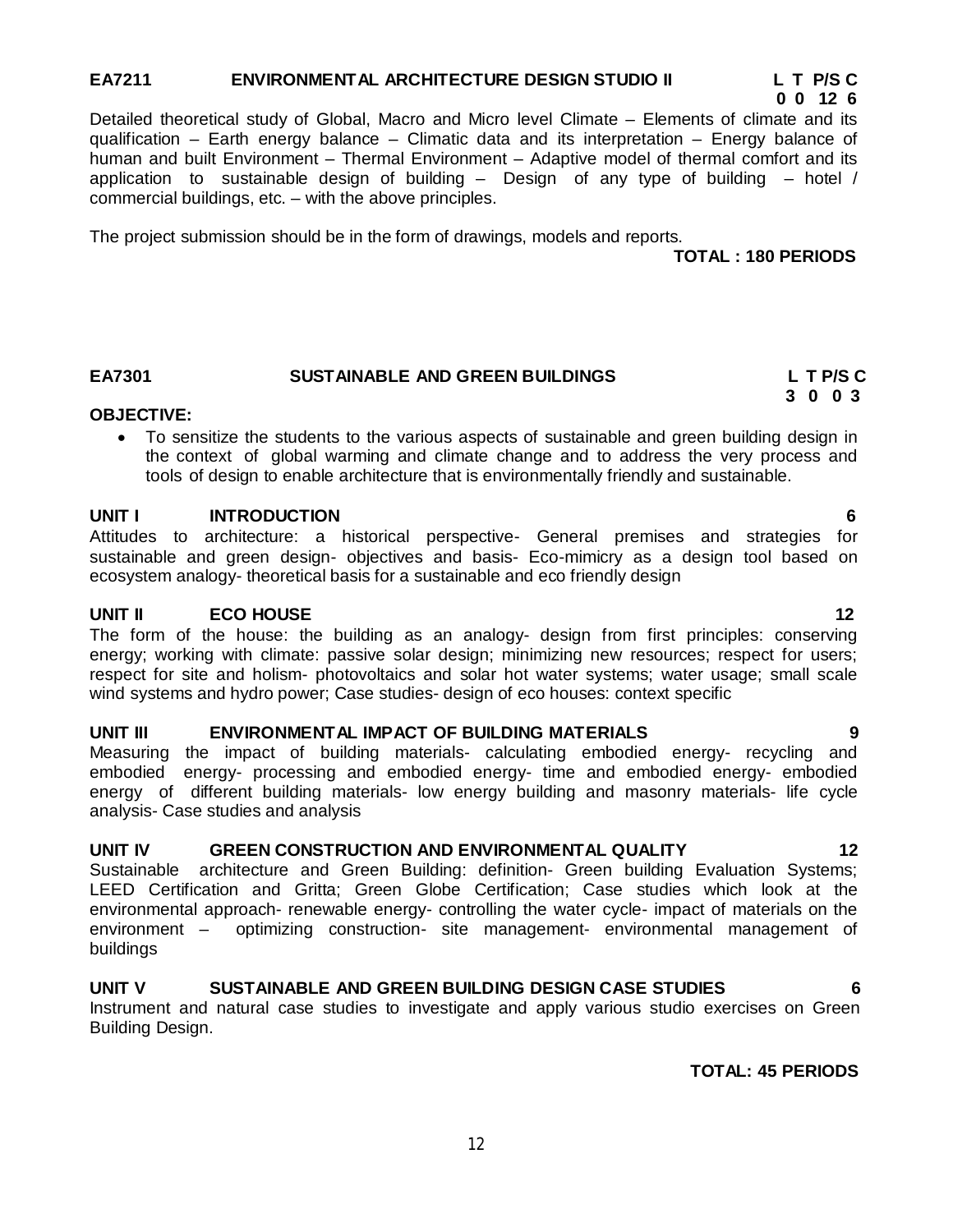# **REFERENCES:**

- 1. Brenda and Robert Vale; Green Architecture- Design for a Sustainable Future; Thames and Hudson; 1996
- 2. Daniel Vallero and Chris Brasier; Sustainable Design- The science of sustainability and Green Engineering; Wiley; 2008
- 3. Catherine Slessor; Sustainable Architecture and High Technology- Eco Tech; Thames and Hudson; 1997
- 4. Dominique Gauzin- Muller; Sustainable architecture and Urbanism; Birkhauser; 2002.
- 5. Ken Yeang; Eco design A Manual for Ecological design, Wiley- Academy; 2006
- 6. Sue Roaf et all; Ecohouse: A design Guide; Elsevier Architectural Press; 2007
- 7. Thomas E Glavinich; Green Building Construction; Wiley; 2008

# **MH7302 RESEARCH METHODOLOGIES IN ARCHITECTURE L T P/S C 3 0 0 3**

# **OBJECTIVES:**

- To make the students to distinguish various theoretical ideologies influencing the philosophy and values of architecture.
- To establish the sense of systematic inquiry in students mind to analyze and infer the issues and aspects relating to Architecture.

### **UNIT I INTRODUCTION 9**

Basic research issues and concepts- orientation to research process- types of research: historical, qualitative, co-relational, experimental, simulation and modeling, logical argumentation, case study and mixed methods- illustration using research samples

# **UNIT II RESEARCH PROCESS 9**

Elements of Research process: finding a topic- writing an introduction- stating a purpose of studyidentifying key research questions and hypotheses- reviewing literature- using theory- defining, delimiting and stating the significance of the study, advanced methods and procedures for data collection and analysis- illustration using research samples

#### **UNIT III RESEARCHING AND DATA COLLECTION 9**

Library and archives- Internet: New information and the role of internet; finding and evaluating sources- misuse- test for reliability- ethics

Methods of data collection- From primary sources: observation and recording, interviews structured and unstructured, questionnaire, open ended and close ended questions and the advantages, sampling- Problems encountered in collecting data from secondary sources-

# **UNIT IV REPORT WRITING 6**

Research writing in general- Components: referencing- writing the bibliography- developing the outline- presentation; etc.

# **UNIT V** CASE STUDIES 22

Case studies illustrating how good research can be used from project inception to completion- review of research publications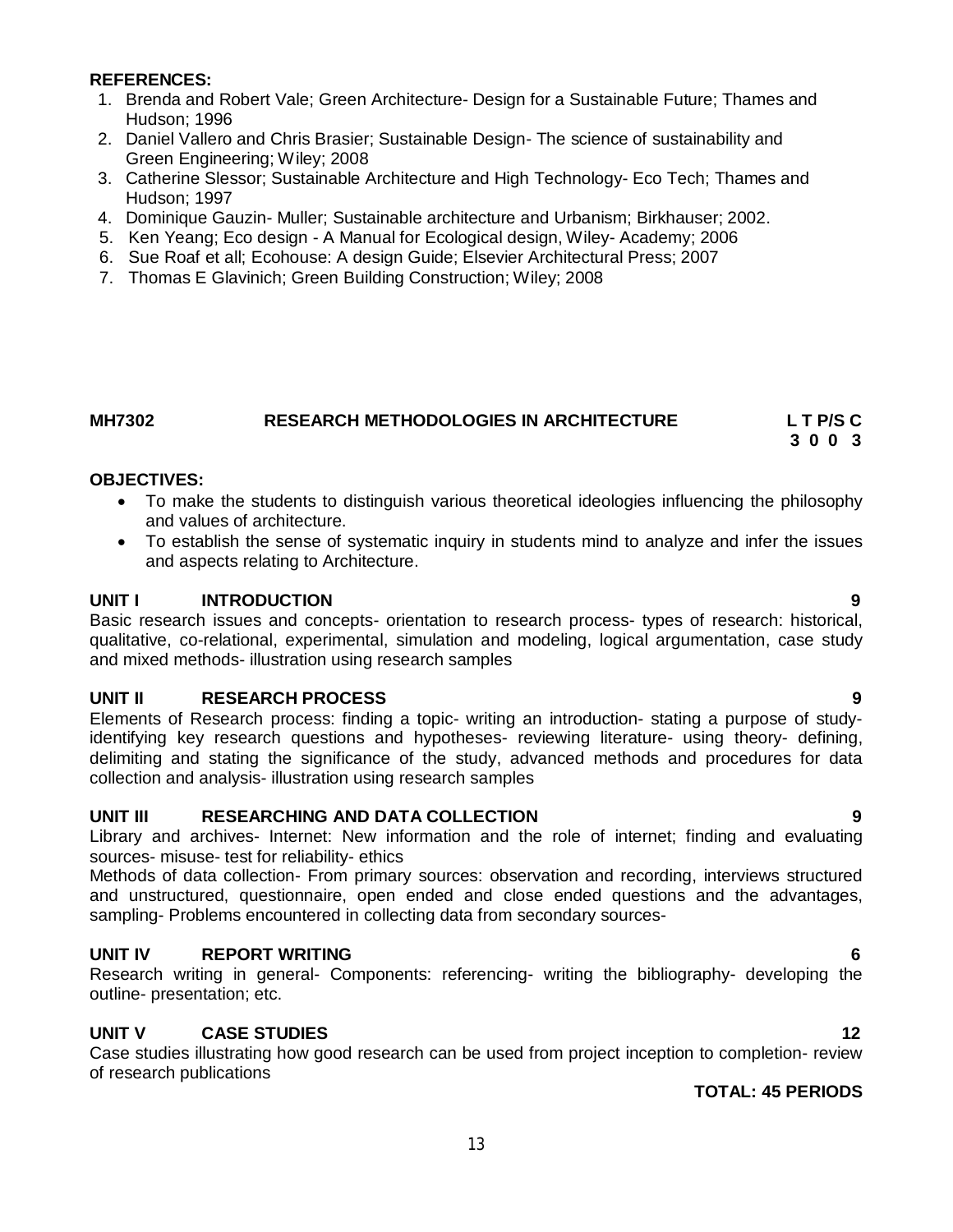# **OUTCOMES:**

- The student will develop the skill to identify, decipher and interpret the issues relating to Architecture, based on research enquiry methods.
- The student will widen the information and will prepare the students for scientific method of researching and research process.

# **REFERENCES:**

- 1. Linda Groat and David Wang; Architectural Research Methods, Wiley; 1 edition, 2001.
- 2. Wayne C Booth; Joseph M Williams; Gregory G. Colomb; The Craft of Research, 2<sup>nd</sup> Edition; Chicago guides to writing, editing and publishing, University of Chicago Press, 2003.
- 3. Iain Borden and Kaaterina Ruedi; The Dissertation: An Architecture Student's Handbook; Architectural Press; 2000
- 4. Ranjith Kumar; Research Mehodology- A step by step guide for beginners; Sage Publications; 2005
- 5. John W Creswell; Research design: Qualitative, Quantitative and Mixed Methods Approaches; Sage Publications; 2002

#### **EA7302 ENVIRONMENTAL LAWS AND MANAGEMENT L T P/S C 3 0 0 3**

# **OBJECTIVES:**

- An Understanding of various Environmental Laws and Protection
- To expose the students to the concepts of Environmental Ecology, Accounting and Management

# **UNIT I ENVIRONMENTAL LAW AND POLICY 9**

Constitutional Provisions for Environmental Protection: Specific Provisions for Environmental Protection in the Constitution of India, Provisions in the Directive Principles of State Policy-Environmental Acts, Rules and Notifications - Water ( Prevention & Control of Pollution) Act - Water (Prevention & Control of Pollution) Cess Act - Air (Prevention & Control of Pollution) Act and the corresponding Rules- Environment (Protection) Act and Rule - Hazardous Waste (Management & Handling) Rules - Manufacture, Storage and Import of Hazardous Chemicals Rules - Public Liability Insurance Act and Rule. International Law on Environmental Protection.

# **UNIT II INDUSTRIAL ECOLOGY 9**

Definitions- Fundamentals of Ecology- Metaphor - Food Webs and Industrial Eco Parks- Generation and Evaluation of Alternatives-Decision Methods-Life Cycle Assessment (LCA); Components - Goals - Definition and Scope - Industrial Metabolism - Anthropogenic Vs Natural Fluxes of Toxic Heavy Metals-Industrial Law in Environmental Protection- Mitigation and Environmental Management Plan

# **UNIT III ENVIRONMENTAL PLANNING AND DECISION MAKING 9**

Environmental Concepts – Sustainability and Environmental Carrying Capacity - Strategies in Land use, Transportation, Infrastructure Planning and Management - Generation and Evaluation of Alternatives -Decision Methods-Mitigation and Environmental Management Plan - Public Participation in the Process of Environmental Decision Making Process

# **UNIT IV INTRODUCTION TO ENVIRONMENTAL ACCOUNTING 9**

Defining Environmental Costs - Managing Environmental Costs - Identifying Environmental Costs - Controlling Environmental Costs (Waste and Effluent Disposal- Water Consumption - Energy - Transport and Travel Consumables and Raw Materials)- Accounting for Environmental Costs – Environmental Audit- Input/Outflow Analysis.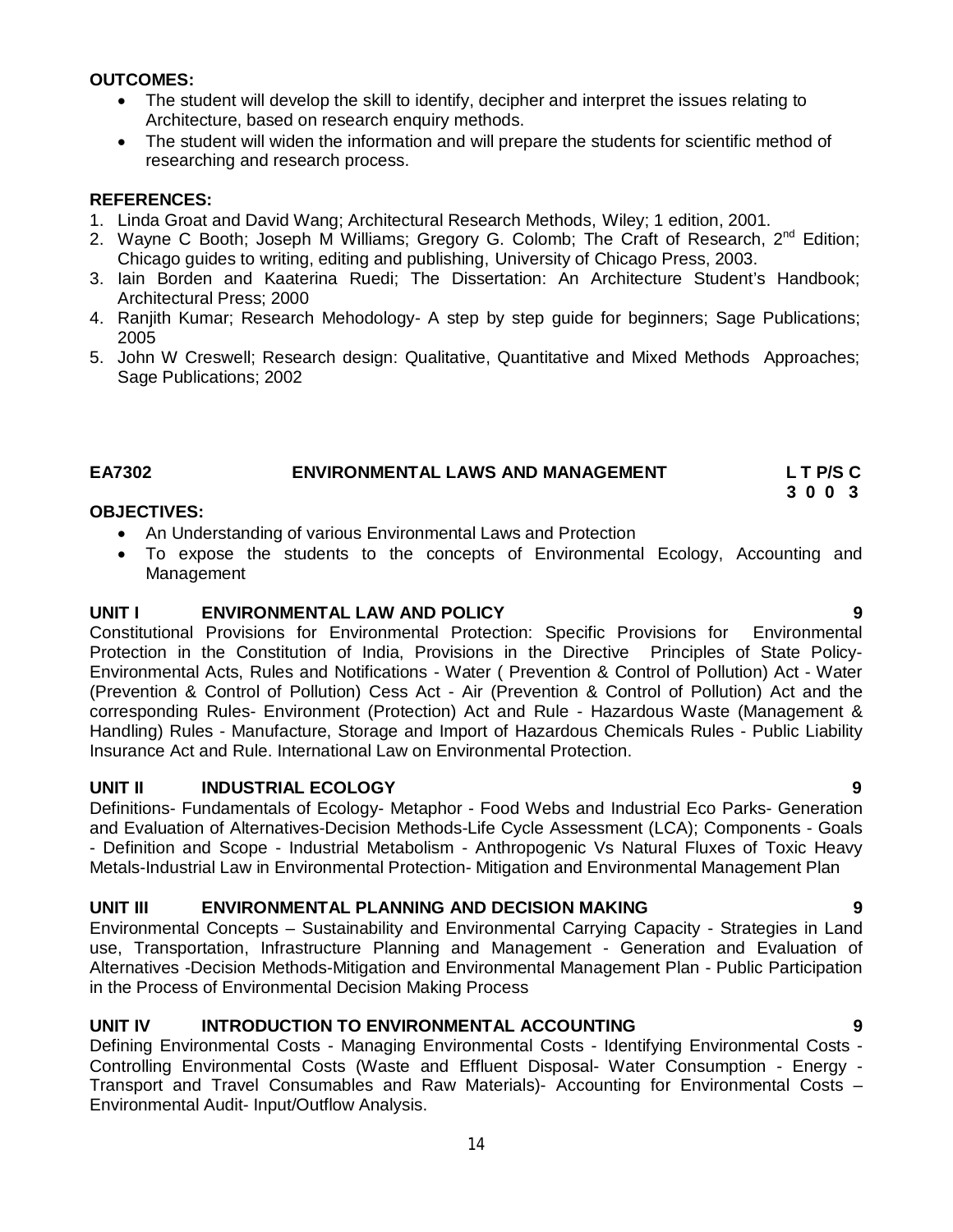# **UNIT V ENVIRONMENTAL MANAGEMENT 1999**

Environmental Protection Act 1986-Coastal Zone Regulations, Hill Area Conservation, Forest Conservation Act- Components of Environment – Classification of Environmental Resources - Purpose and Objectives in Environmental Protection, and Management – Institutional and Legal Support in management of the Environment-Environmental Policies, and Protocols-Global Environmental Initiatives- Environmental Indicators - Concepts and Measures in Environmental Standards - Environmental Management Options

### **REFERENCES:**

- 1. Trivedy R. K- Handbook of Environmental Laws, Guidelines, Compliance & Standards, Vol. 1 & 2 Environ – Media karad, India, **2010.**
- 2. P. Leelakrishnan , Environmental Law in India, Butterworths Wadhwa; 3rd edition, 2008
- 3. Christian Ndubisi Madu, 'Environmental Planning And Management', Imperial College Press Business & Economics, 2007.
- 4. John Randolph, 'Environmental Land Use Planning and Management', Island Press, Architecture, 2004.
- 5. Narasimha Murthy D.B., 'Environmental Planning and Management' Deep and Deep Publications, Environmental policy, 2005.

EA7311 DISSERTATION L T P/S C<br>0 0 6 3  **0 0 6 3** 

**TOTAL: 90 PERIODS**

# **OBJECTIVES:**

- To expose the students to the various thrust areas in architecture.
- To inculcate the spirit of research in architecture by providing opportunities to read on various issues.
- To expose the students to the finer details of technical writing.
- To provide a platform for a prelude to the 'Design Thesis'.

Dissertation is best expressed as 'Design in text'. It offers an opportunity to look at the research component in architecture in various thrust areas such as history, theory, design and other value based aspects through texts. Students are encouraged to choose any topic of their interest. This may range from analyzing and a critique of the works of an architect, ideologies and philosophies of architects that get transformed spatially, history, typological architecture, sustainability issues and so on the Dissertation must comprise of an aim, the objectives, the scope and limitations of their dissertation, hypothesis (if any), methodology followed by extensive review of literature through references and documentation. The analysis of the work must be substantiated either empirically or through extensive arguments.

A dissertation could also be a Thesis preparation course and gives the student scope for independent study and opportunity to explore specific area of interest which will form the basis of his/ her design thesis project in the next semester. The topic will have to be approved at the start of the semester and reviewed periodically to a jury at the end of the semester.

# **REFERENCES:**

- 1. Iain Borden and Kaaterina Ruedi; The Dissertation: An Architecture Student's Handbook; Architectural Press; 2000.
- 2. Linda Grant and David Wang, Architectural Research Methods, John Wiley Sons 2001.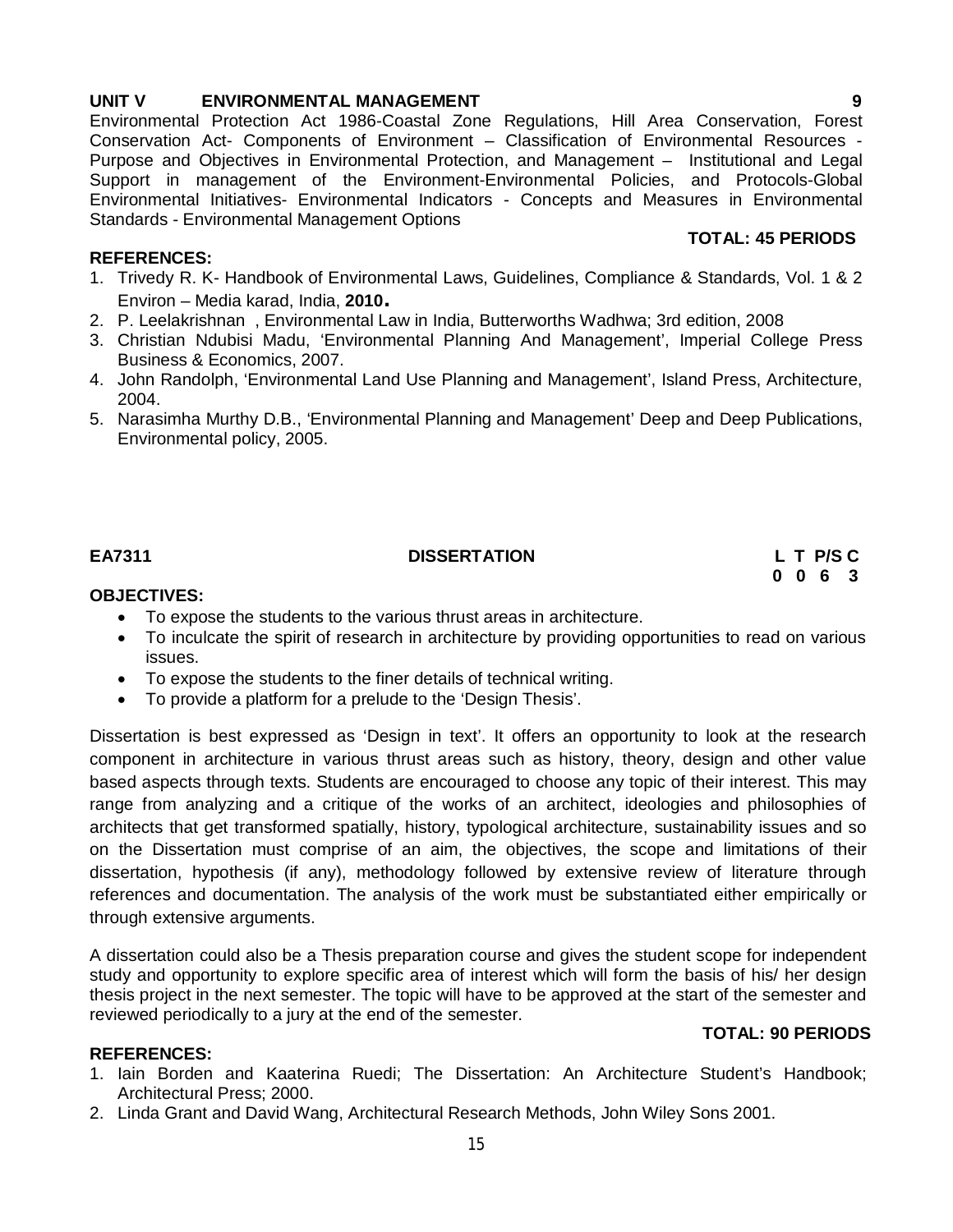- 3. Wayne C Booth; Joseph M Williams; Gregory G. Colomb; The Craft of Research, 2<sup>nd</sup> Edition; Chicago guides to writing, editing and publishing, University of Chicago Press, 2003.
- 4. Ranjith Kumar; Research Methodology- A step by step guide for beginners; Sage Publications; 2005
- 5. John W Creswell; Research design: Qualitative, Quantitative and Mixed Methods Approaches; Sage Publications; 2002.

# **EA7312 ENVIRONMENTAL ARCHITECTURE DESIGN STUDIO III L T P/S C**

**0 0 12 6**

Designing eco house, green roofs and walls, building with environmentally friendly technologies, sustainable landscape design, green cities. Conserving traditional buildings for sustainability. Designing to mitigate climate change. Building design through simulation. Design through biological and ecological principles.

The project submission should be in the form of drawings, models and reports.

 **TOTAL : 180 PERIODS**

**EA7412 THESIS L T P/S C 0 0 20 10**

# **OBJECTIVES:**

- To integrate the knowledge gained in the previous semesters with respect to issues/ tools of architectural design at a more advanced level.
- To understand and identify issues appropriate to a particular project or area of architecture , through independent thinking as well as to design in a manner appropriate to the project context.

The students will synthesize the areas of knowledge, skills and techniques acquired in the various courses of the previous semesters through a thesis project of their choice. This thesis project would be a design project with a strong research component. The project would desirably extend the critical position developed within the theory and studio projects as well as dissertation. The scale of the project could extend from individual site to settlement levels. The initial process shall be rigorous, incorporating background research on the topic, case studies, documentation of project issues, context, site and building information, programming. The process would culminate in design interventions at scales appropriate to the topic. The project shall desirably have the potential to serve as a starting point for practice and/ or further research.

Students will submit a detailed proposal on their topic of interest(s). The Proposal shall be approved by the thesis review committee. The thesis project will be reviewed periodically by the review committee. At the end of the semester, the final thesis will be submitted and presented through a viva voce examination before a jury.

 **TOTAL: 330 PERIODS**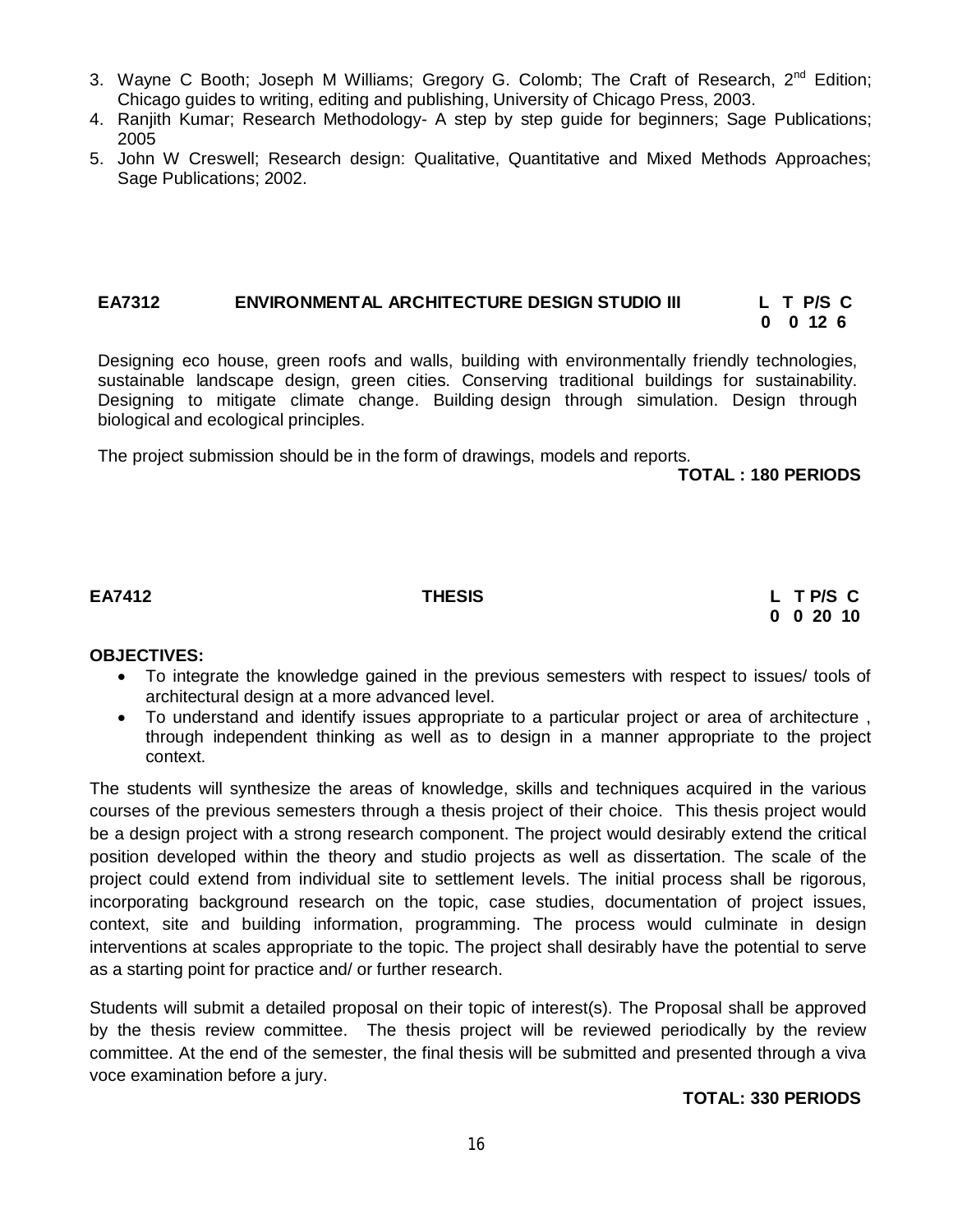# **EA7001 GEOGRAPHICAL INFORMATION SYSTEMS AND REMOTE SENSING L T P/S C**

# **OBJECTIVE:**

 To educate the students on the principles and applications of Remote sensing and GIS in environmental Architecture

 **3 0 0 3**

### **UNIT I INTRODUCTION TO GEOGRAPHICAL INFORMATION SYSTEM (GIS) 10**

Introduction-Definitions of GIS - The Evolution of GIS, Components of GIS, Approaches to the study of GIS. Major application areas of GIS, Map scale, Classes of maps, The Mapping process, Plane Coordinate systems and transformations, Geographic Co-ordinate systems on earth, Map projection, Classification of map projections, aspects of map projections, Establishing a spatial framework for mapping locations on earth: Geo-referencing.

#### **UNIT II APPLICATION OF GIS SYSTEM AND REMOTE SENSING: 9**

GIS Concepts – Spatial and non-spatial data, Vector and raster data structures, analysis, Database management – GIS software, Monitoring and management of environment, Conservation of resources, Sustainable land use &, Coastal zone management – Limitations in Architecture and Planning.

### **UNIT III OVERVIEW OF REMOTE SENSING: 8**

Introduction Definitions of remote sensing and related terminology, Historical Perspective, Principles of remote sensing, components of r emote sensing, Energy source and E lectromagnetic radiation, Energy interaction, Spectral response pattern of earth surface features.

# **UNIT IV REMOTE SENSING TECHNOLOGY: 8**

Classification of Remote Sensing Systems, Energy recording technology, Aerial photographs, Photographic systems – Across track and along track scanning, Multispectral remote sensing, Thermal remote sensing, Microwave remote sensing – Active and passive sensors, RADAR, LIDAR, Satellites and their sensors, Indian space programme - Research and development

# **UNIT V DATA PROCESSING: 10**

Characteristics of remote Sensing data, Photogrammetry – Satellite data analysis – Visual image interpretation, Digital image processing –Image rectification, enhancement, transformation, Classification, Data merging, GIS- remote sensing integration, Image processing software.

#### **REFERENCES**

- 1. Lillesand, T.M. and Kiefer, R.W, Remote sensing and image interpretation, John Wiley and sons, New York, 2004.
- 2. Golfried Konechy, Geoinformation: Remote sensing, Photogrammetry and Geographical Information Systems, CRC press, 1st Edition, 2002.
- 3. Burrough, P.A. and McDonnell, R.A., Principles of Geographic Information systems Oxford University Press, New York, 2001.
- 4. Lintz, J. and Simonet, Remote sensing of Environment, Addison Wesley Publishing Company, New Jersey, 1998.
- 5. Pmapler and Applications of Imaging RADAR, Manual of Remote Sensing, Vol.2, ASPR, 2001.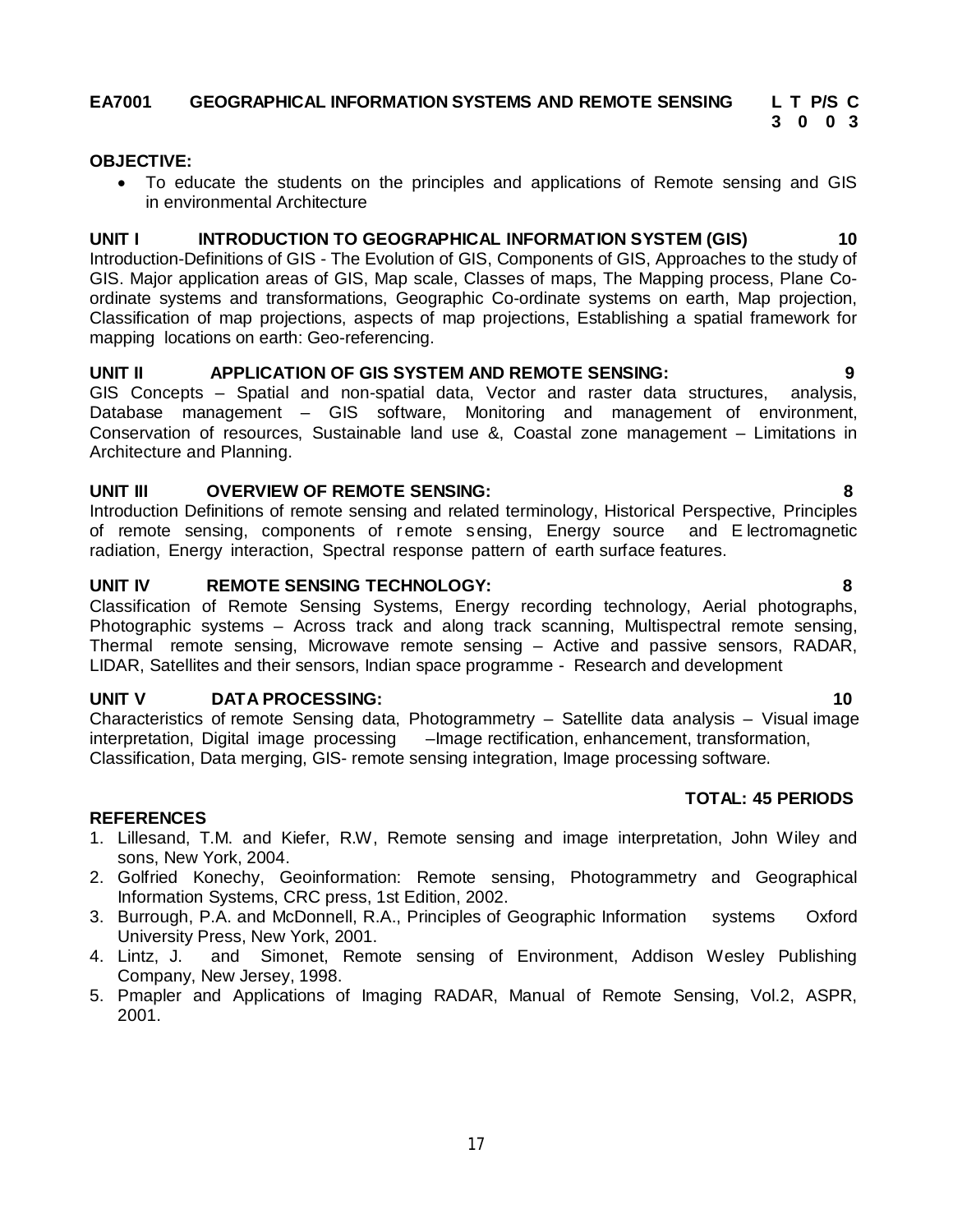#### **EA7002 PREDICTIVE BUILDING MODELLING SOFTWARES AND L T P/S C PASSIVE STRATEGIES 3 0 0 3**

# **OBJECTIVE :**

 This course will investigate the Modelling techniques and passive strategies for assessing the energy performance, environmental response and impact of built form.

# **UNIT I PREDICTIVE BUILDING MODELLING 9**

 Modelling-Simple Modelling, Advanced Modelling . Understanding and familiarizing with Layers and Zones, Objects and Nodes ,Element, Types ,Object Relationships ,Display Options ,Viewing the Model and Operational Modes.

# **UNIT II SOLAR ANALYSIS 9**

Solar Analysis- Shading Analysis , Shading Design. Learning to:

- Display and animate complex shadows and reflections,
- Generate interactive sun-path diagrams for instant overshadowing analysis and
- Calculate the incident solar radiation on any surface and its percentage shading

# **UNIT III LIGHTING ANALYSIS 9**

Lighting Analysis–Day lighting Analysis, Artificial Lighting Analysis.

Learning to work out daylight factors and artificial lighting levels either spatially or at any point.

# **UNIT IV THERMAL ANALYSIS 9**

Thermal Analysis- Thermal Modelling Issues, Basic Thermal Analysis ,Advanced Thermal Analysis. Understanding how to calculate monthly heat loads and hourly temperature graphs for any zone.

# **UNIT V INTEGRATED PASSIVE ENERGY STRATEGIES 9**

Cognitive ,analytical and simulated modeling and design of buildings .zero net energy (ZNE) building-Traditional buildings-electrical grid -HVAC and lighting-Net Zero Energy Building -Case studies.

# **REFERENCES:**

- 1. Manual of the selected software Ecotect Analysis 2011 ,TAS-version 9.2.1.6, etc
- 2. Energy Efficient Buildings in India,The Energy and Resources Institute, TERI, 2009.
- 3. Clarke, Joseph; "Energy Simulation in Building Design", Second Edition Butterworth, 2001.
- 4. Voss, Karsten; Musall, Eike: "Net zero energy buildings International projects of carbon neutrality in buildings", Munich, 2011.
- 5. MoneefKrarti, Energy Audit of Building Systems- CRC Press, 2000 ESRU,. Building Energy Simulation Environment; User Guide Version 9 Series. "ESRU Manual U 96/1, University of Strathclyde, Energy Systems Research Unit, Glasgow, 1996.
- 6. Kabele, K., "Modeling and analyses of passive solar systems with computer simulation", in Proc. Renewable energy sources, PP. 39 – 44, Czech Society for Energetics Kromeriz 1998.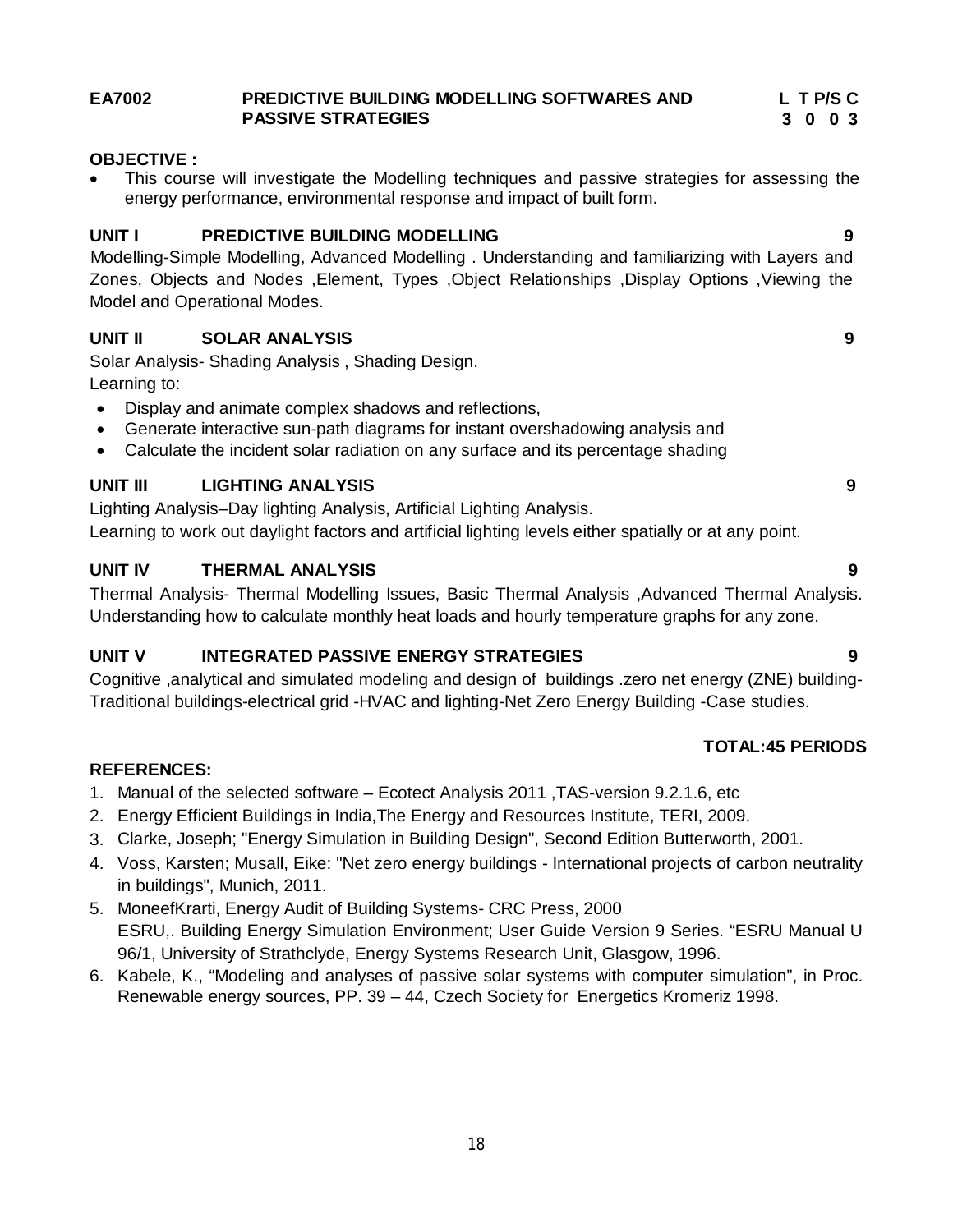**EA7003 ENVIRONMENTAL PSYCHOLOGY L T P/S C**

- **OBJECTIVE:**
	- To introduce the students about interdisciplinary social science approaches and to explore ways that people experience environments and make decisions about them, both as individuals and also in the social contexts where environmental decision making is institutionalized.

#### **UNIT I INTRODUCTION TO ARCHITECTURAL PSYCHOLOGY 9**

Introduction to the discipline, its importance in the field of Architecture Understanding the principle of psychology– Form, perception, attention, concepts, types of concepts ,physical settings and varied emotions.

Creative Thinking :Process of creativity, visual and creative thinking ,types of thinking, directed thinking, Convergent thinking divergent ,articulation of masses and spaces ,sense and sensation modalities –language of architecture and its role in creativity, like rhythm ,harmony ,balance and other visual traits.

# **UNIT II ENVIRONMENTAL AND HUMAN RESPONSE 9**

Environmental variables-fixed feature variable, semi- permanent feature variable, ambient feature variable and human comportment, human adaptation to the given environment ,collective behavior and spatial orders ,effects of colour and behavior in built environment

# **UNITIII CONCEPT OF BEAUTY AND HUMAN ATTITUDE 9**

Philosophies of beauty , aesthetics and physio -psychological association to it and the human mind, simulated by 'pull' and 'push' factors of the environment physical manifestation and emotional impact .attitudes towards typical physical settings from ,space and attitude relations.

### **UNITIV APPLICATION OF PSYCHOLOGY IN ARCHITECTURE DESIGN 9**

Evaluation of the satisfactory levels of a residential building. Parameters to provoke desired emotions in the built environment application of the knowledge in the design of a residence , community ,neighborhood in all stages of design.

#### **UNIT V THE PSYCHOLOGY OF SUSTAINABLE BEHAVIOR / GREEN INTERVENTIONS** 9

The green organizational imperative- Green work performance- The psychology of going green-Green recruitment, development and engagement-Maslow's Hierarchy of Needs- Herberg's Theory. The Cycle of organisational Change and Progression -Challenges to sustainability and participation.

#### **REFERENCES:**

- 1. Morgan T. of Clifford, "Introduction to Psychology", Tata McGraw–Hill publications New York, 1983
- 2. Kayem,S.M., "Psychologyin relation to design", Dowden, Hutchinson and Ross, 1973
- 3. Hall E.T."The Hidden Dimension" New York, Doubleday, 1966.
- 4. Canter D.V & Lee.T. Psychology and the built Environment", Architectural Press, London, 1974.
- 5. Proshansky. H.I Hleson. W.H."Environment Psychology-people and their physical settings", Newyork, Holt, Rinchatand Winston, 1976
- 6. Proshansky, H.M. 1987. "The field of environmental psychology: securing its future." 'Handbook of environmental psychology.' D. Stokols and I. Altman. New York, John Wiley & Sons.
- 7. Bakker, A.B. & Leiter, M.P. Work engagement; A handbook of essential theory and research. Hove: Psychology Press 2010.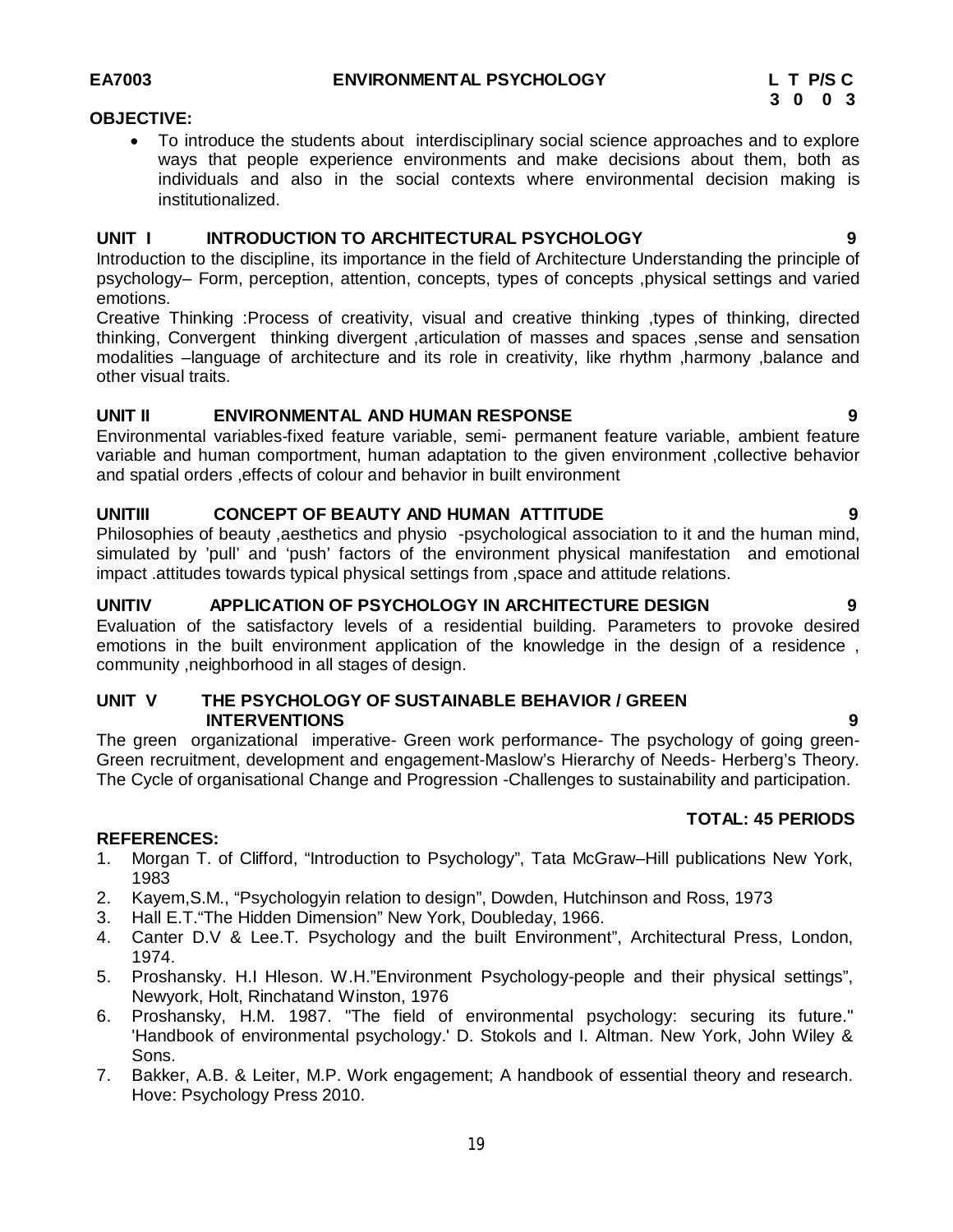### **OBJECTIVES:**

- To explain concept of various forms of renewable energy
- To outline division aspects and utilization of renewable energy sources for both domestics and industrial applications
- To analysis the environmental and cost economics of using renewable energy sources compared to fossil fuels.

### **UNIT I** SOLAR ENERGY 9

Solar radiation its measurements and prediction - solar thermal flat plate collectors concentrating collectors – applications - heating, cooling, desalination, power generation, drying, cooking etc principle of photovoltaic conversion of solar energy, types of solar cells and fabrication. Photovoltaic applications: battery charger, domestic lighting, street lighting, and water pumping, power generation schemes.

### **UNIT II WIND ENERGY 9**

Atmospheric circulations – classification - factors influencing wind - wind shear – turbulence - wind speed monitoring - Betz limit - Aerodynamics of wind turbine rotor- site selection - wind resource assessment - wind energy conversion devices - classification, characteristics, applications. Hybrid systems - safety and environmental aspects.

### **UNIT III BIO-ENERGY 9**

Biomass resources and their classification - chemical constituents and physicochemical characteristics of biomass - Biomass conversion processes - Thermo chemical conversion: direct combustion, gasification, pyrolysis and liquefaction - biochemical conversion: anaerobic digestion, alcohol production from biomass - chemical conversion process: hydrolysis and hydrogenation. Biogas - generation - types of biogas Plants- applications

#### **UNIT IV HYDROGEN AND FUEL CELLS 9**

Thermodynamics and electrochemical principles - basic design, types, and applications - production methods - Biophotolysis: Hydrogen generation from algae biological pathways - Storage gaseous, cryogenic and metal hydride and transportation. Fuel cell – principle of working- various types construction and applications.

# **UNIT V OTHER TYPES OF ENERGY 9**

Ocean energy resources - principles of ocean thermal energy conversion systems - ocean thermal power plants - principles of ocean wave energy conversion and tidal energy conversion – hydropower – site selection, construction, environmental issues - geothermal energy - types of geothermal energy sites, site selection, and geothermal power plants.

#### **REFERENCES:**

- 1. Sukhatme, S.P., Solar Energy, Tata McGraw Hill, 1984**.**
- 2. Twidell, J.W. and Weir, A., Renewable Energy Sources, EFN Spon Ltd., 1986.
- 3. Kreith, F and Kreider, J. F., Principles of Solar Engineering, McGraw-Hill, 1978.
- 4. Godfrey Boyle, Renewable Energy, Power for a Sustainable Future, Oxford University Press, U.K, 1996.
- 5. Twidell, J.W. and Weir, A., Renewable Energy Sources, EFN Spon Ltd., 1986.
- 6. Veziroglu, T.N., Alternative Energy Sources, Vol 5 and 6, McGraw-Hill, 1990
- 7. Anthony San Pietro, Biochemical and Photosynthetic aspects of Energy Production, Academic Press, 1980.
- 8. Bridgurater, A.V., Thermochemical processing of Biomass, Academic Press, 1981.
- 9. Hart, A.B., and Womack, G. J., Fuel Cells: Theory & Applications, Prentice Hall, 1997.
- 10. Khandelwal K.C, Mahdi S.S., Biogas Technology A Practical Handbook, Tata McGraw Hill, 1986.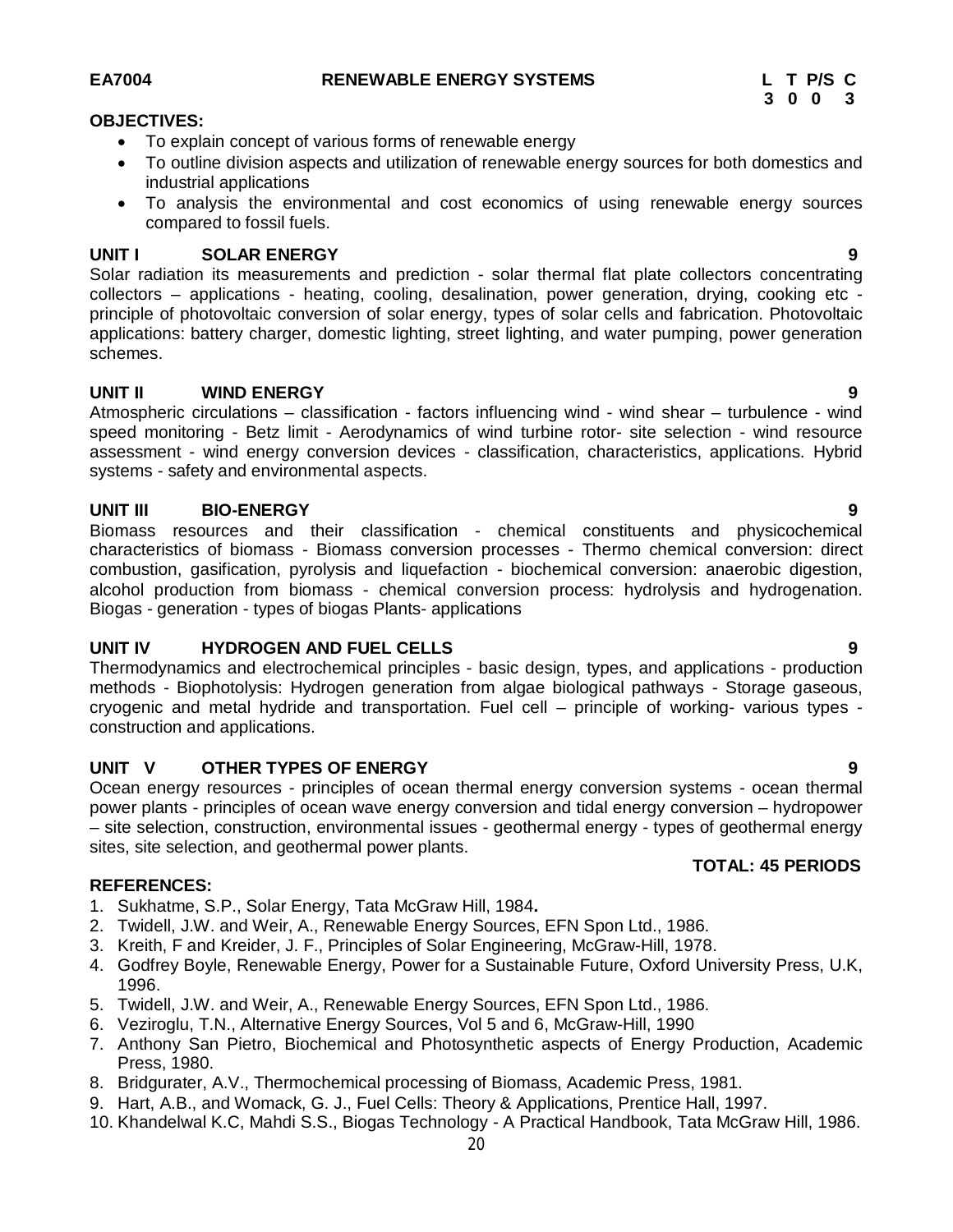#### **MH7008 SUSTAINABILITY AND ENERGY CONSERVATION L T P/S C IN LANDSCAPE ARCHITECTURE. 3 0 0 3**

# **OBJECTIVES:**

- To expose the students on the issues of sustainability at the global level.
- To Focus on the energy conservation landscape and sustainability at the micro level.
- Sustainable landscape design for various climates of India

# **UNIT I** INTRODUCTION TO SUSTAINABILITY **10**

Need and concept of sustainability, Brundtland report, World Commission on environment and development, sustainable development, sustainable growth, sustainable economy and sustainable use. Visions of sustainability. Source and ethics of sustainability. Sustainability and Climate Change.

# **UNIT II SUSTAINABLE SITE 7**

Sustainable site – LEEDS, BREAM, rating erosion and sedimentation control, site selection, urban development, landscape and exterior design etc., Green Building in the context of sustainability. Ecology and sustainability. Eco-City.

# UNIT III INTRODUCTION TO ENERGY CONSERVATION IN LANDSCAPE 9

Energy conservation and sustainability, principles of energy systems, energy and global environment, scope for energy conservation in landscape.

#### **UNIT IV ENERGY CONSERVATION METHODS IN LANDSCAPE ARCHITECTURE-CASE STUDIES** 10

Various methods of energy conservation in landscape architecture, energy conservation techniques in various climates- hot and humid, hot dry, etc. Energy efficient site planning and landscape development. Energy efficient planting design. .

# **UNIT V SUSTAINABLE LANDSCAPE PRACTICES 9**

Sustainable landscape maintenance and management, Sustainable planning and city form. Sustainable urban landscape, landscape sustainability at the national and regional level.

# **OUTCOMES:**

- Understanding of sustainability from macro to micro level.
- Knowledge on Energy conscious Landscape design

# **REFERENCES:**

- 1. John.F.Benson and Maggie.H.Roe, Landscape and sustainability, John Wiley Publication, Newyork, 2000.
- 2. O.R.Gray, Landscape Planning for energy conservation, Van Nostrand Reinhold, 1983.
- 3. Anne simon Moffat and marc schiler, Landscape design that saves energy, William monow and co.,Inc., New york, 1981.
- 4. Publications of Centre for Science and Environments, New Delhi and TERI.
- 5. Grady Clay, Water and the landscape McGraw-Hill Inc.,US; First Edition edition 1979)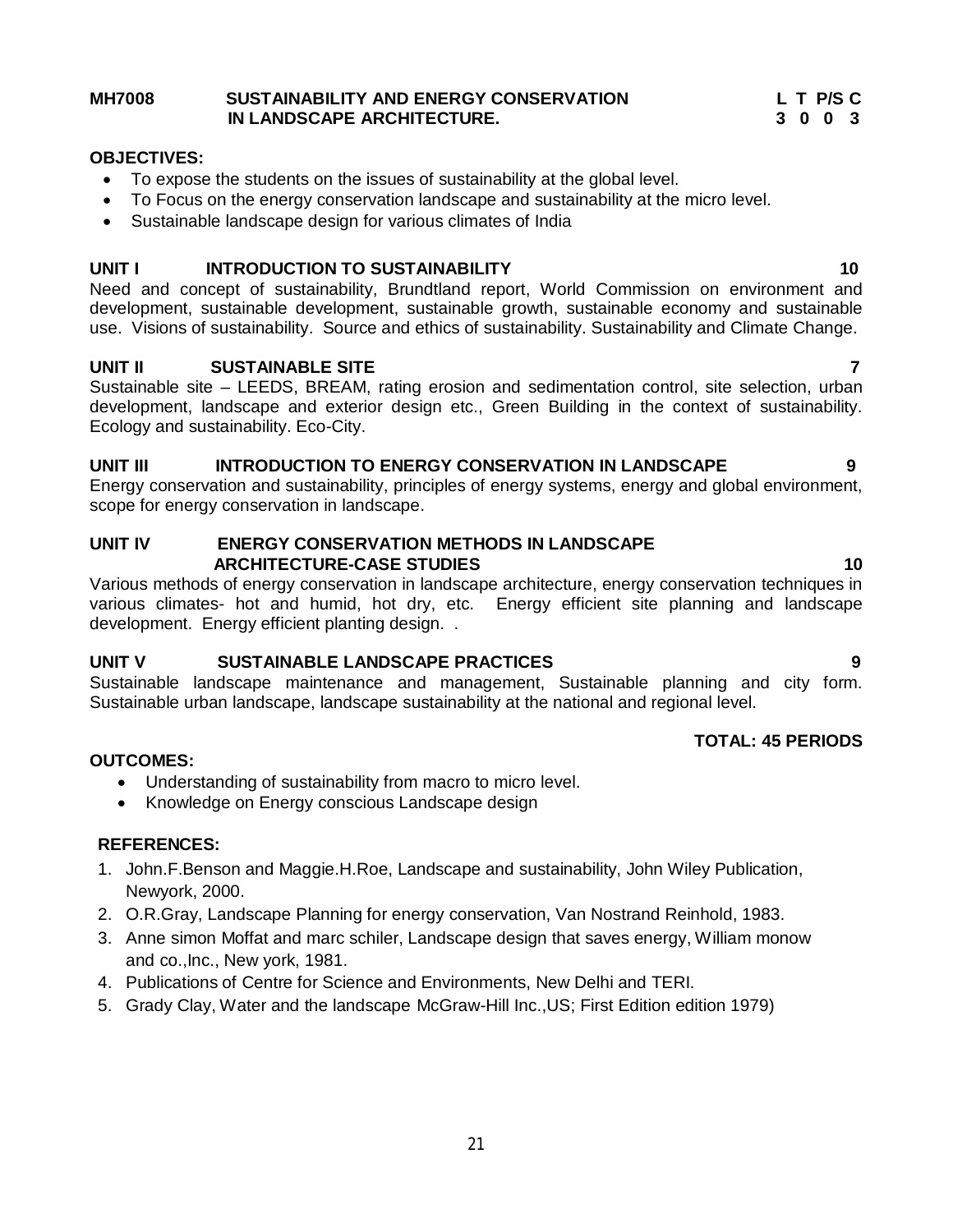- 3. Ervin H. Zube, Robert O Brush, Julios G.Y.Fabos, Landscape assessment –values, perceptions, 1975.
- 4. G. Tyler Miller Jr., Living in the Environment: Principles, Connections, and Solutions, Brooks / Cole publishers co., 2004.
- 5. William M. Marsh, Landscape planning Environmental Application, John Wiley and sons Inc., 1997.

- To understand any developmental activity involves intervention in the natural processes and to minimize the impact due to this intervention.
- To outline the evolution of landscape planning, its premises and the process.

### **UNIT I ECOLOGY 9**

Understanding the ecosystem and their functioning –– components of ecosystem - natural process- Fundamentals of ecology - Ecological processes and dynamics– understanding ecological concepts like population growth, regulation, carrying capacity- colonization and succession - stability and resilience of ecosystem – ecosystem degradation.

### **UNIT II LANDSCAPE ECOLOGY 9**

Introduction to landscape ecology – formation of various landforms – landforms and landscape process – pattern and structure of landscapes– concepts of patch, corridor and matrix landscape dynamics and function – topological and chorological process within landscape concept of landscape metrics – understanding dynamic interaction between landscape structure and function – ecological services of landscape.

### **UNIT III LANDSCAPE PLANNING 9**

Relationship between man and nature – analytical aspect of landscape - the natural and cultural setting - evolution of landscape planning –concepts and projects of McHarg, Carl Steinite, Warren Manning, Augus Hills, Phil Lewis – Izank Zonneveld, Ervin Zube - landscape planning models – METLAND concept

### **UNIT IV PROCESS IN LANDSCAPE PLANNING 9**

The purpose of landscape planning – domain and context for landscape planning – principles of planning – procedure in landscape planning - problem defining, goal setting, inventory and analysis - basic of collecting and analyzing, projecting and presenting data in landscape planning, visual assessment and aesthetic dimension.– Suitability analysis – techniques for identifying preferences - Planning options – proposing landscape plan.

#### **UNIT V CASE STUDIES: LANDSCAPE PLANNING 9**

Reclamation and restoration of derelict landscapes - conservation and preservation of ecological fragile areas such as wetlands, creeks etc. - conservation ordinances. Case studies on landscape regional planning - policies and landscape.  **TOTAL: 45 PERIODS**

#### **OUTCOMES:**

- Basics of Ecology and Landscape Ecology.
- Landscape planning history, evolution, process and case studies.

# **REFERENCES:**

- 1. Richard T.T.Forman & Michel Godron , Landscape Ecology, John Wiley & Sons; 1986
- 2. Tom Turner, Landscape Planning and Environmental Impact Design, UCL Press, London, 1998.
	-

# **MH7007 LANDSCAPE ECOLOGY AND PLANNING L T P/S C**

# **OBJECTIVES:**